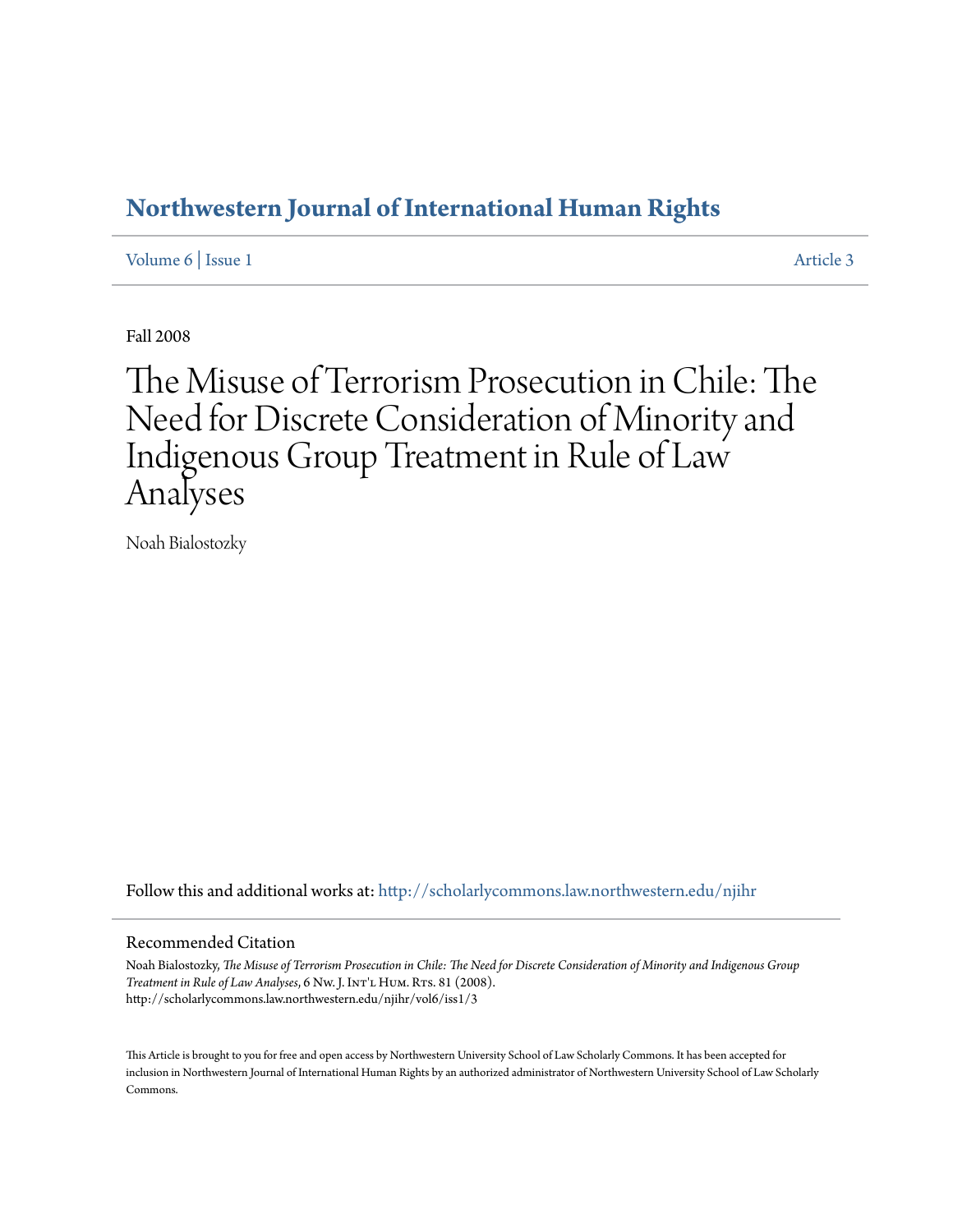$\overline{a}$ 

# **The Misuse of Terrorism Prosecution in Chile: The Need for Discrete Consideration of Minority and Indigenous Group Treatment in Rule of Law Analyses**

## **Noah Bialostozky\***

## I. INTRODUCTION

¶1 Chile's misuse of the label of terrorism should not shield the government from accountability for human rights violations against the indigenous Mapuche. Despite significant progress in its transition to democracy, the prosecution of Mapuche under the Prevention of Terrorism Act ("Terrorism Act"), for acts not internationally considered to be terrorism, has caused significant erosion of rule of law principles in Chile. Rule of law principles continue to emerge as important barometers for national compliance with international human rights. Among the specific purposes of ensuring national adherence to rule of law principles is to protect minority groups from any discriminatory will of the government. Minority and indigenous groups are most vulnerable to breakdowns in the rule of law, and governments have recently exploited their vulnerability through counterterrorism measures. Concurrently, rule of law analyses are growing as mechanisms to promote a balance between counterterrorism and the protection of human rights. The terrorism prosecution of Mapuche in Chile thus exemplifies the need for discrete consideration of the treatment of minority and indigenous groups as part of rule of law analyses.

## II. THE MAPUCHE CONFLICT IN CHILE

¶2 Since the arrival of the conquistadors to South America, the Mapuche nation has resisted settlement of their territory and has fought to maintain their way of life. $<sup>1</sup>$  The</sup>

<sup>\*</sup> JD, Northwestern University School of Law, expected May 2008; B.A. *cum laude* in Public Policy Studies, Duke University, 2003. This comment was inspired by my work at the ABA-UNDP's International Legal Resource Center in the summer of 2006. Many thanks to Hongxia Liu and Alan Budde for the opportunity to participate in the ABA's International Rule of Law Symposium. I am also indebted to Professor Steve Sawyer for his sharp commentary and generous support throughout the development of this article. Particular thanks also to my parents and brother who have been a source of constant love and guidance. This comment is dedicated to Stephan Shiffers, my late grandfather, who provided the inspiration for me to go to law school, and who was himself denied equal application of the law in his Austrian homeland.

 $<sup>1</sup>$  The Mapuche were the original inhabitants of the Southern Cone of South America before the</sup> conquistadors arrived in 1541. The Mapuche nation originally comprised both sedentary and nomadic communities who were primarily hunters and gatherers, shepherds, farmers and fishermen. They still live in small family groups under the authority of a Lonko (chief) in the rolling Central Valley south of the Bío-Bío River in what are now Region VIII and IX of Chile. LOUIS FARON, THE MAPUCHE INDIANS OF CHILE 1 (George and Louise Spindler, eds.) (1968).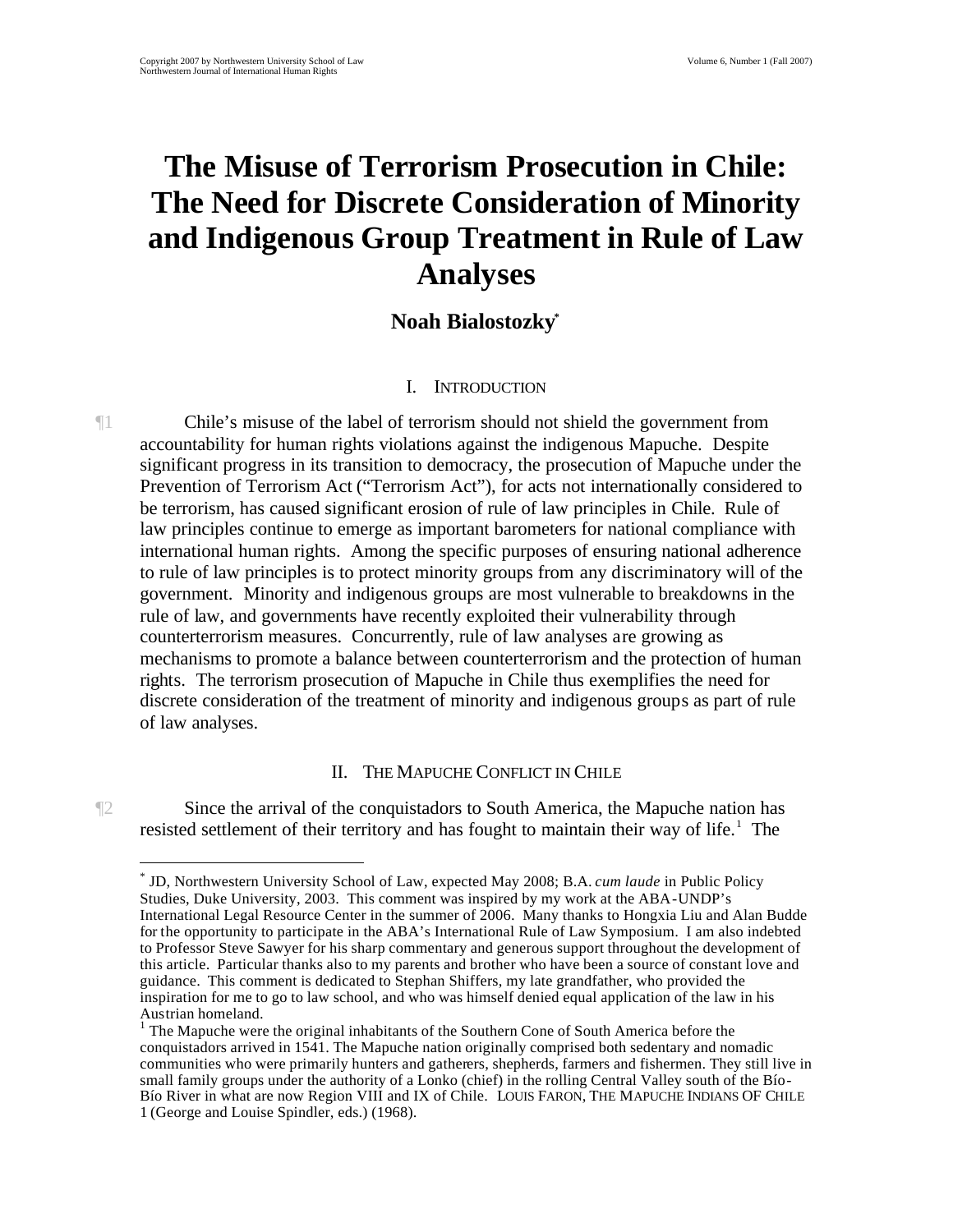Mapuche initially succeeded in fending off the Spanish and then the Chileans.<sup>2</sup> However, shortly after Chilean independence, the Mapuche were subject to a thirty-year military campaign into their territory ending with annexation in  $1883$ <sup>3</sup> Following their annexation, the Mapuche were placed on reservations and by the 1920s were left with only a fragment of their ancestral lands.<sup>4</sup>

## *A. History of Land Conflict*

¶3 Chilean government interest in Mapuche ancestral lands has changed over the past few decades. Since the fall of Augusto Pinochet in 1990, the Chilean government has turned to free market policies to promote economic development throughout the country. Since the 1970s, the government has subsidized firms in the forestry sector which has enabled rapid expansion of commercial tree plantations in the Araucanía region.<sup>5</sup> In 2000, it was estimated that 1.5 million hectares of ancestral Mapuche territory had been planted with commercial trees. Throughout this period, the Mapuche nation has fiercely resisted the use of their ancestral land, and the relationships between the Mapuche communities, the government and forestry companies have continually deteriorated.<sup>6</sup> Even with the establishment of the National Corporation for Indigenous Development ("CONADI") in 1993, $\frac{7}{1}$  conflict has continued between the Chilean government and the Mapuche communities. In 1998, in an effort to coordinate their resistance, the Mapuche nation formed the Arauco Malleco Coordinating Group of Communities in Conflict ("CAM") to support all Mapuche communities involved in conflicts over land.<sup>8</sup> Protest activities undertaken by the CAM on behalf of the Mapuche nation have ranged from traditional non-violent demonstrations - such as marches, hunger-strikes and occupation of public buildings - to forceful acts, including blocking roads, occupation of disputed land, felling trees, and setting fire to manor homes, woods, crops, and machinery.<sup>9</sup> Leaders of the CAM have admitted to engaging in violent actions in "defense of the

<sup>2</sup> Chile secured independence from Spain in 1810. *Id.* at 9.

<sup>3</sup> HUMAN RIGHTS WATCH, UNDUE PROCESS: TERRORISM TRIALS, MILITARY COURTS AND THE MAPUCHE IN SOUTHERN CHILE 12 (2004) [hereinafter UNDUE PROCESS].

<sup>4</sup> Larry Rohter, *Mapuche Indians in Chile Struggle to Take Back Forests*, N.Y. TIMES, Apr. 11, 2004, at A3.<br><sup>5</sup> Decree Law No. 701 of 1974 provides government subsidies for private forest development. Rodolfo

Stavenhagen, *Report of the Special Rapporteur on the Situation of Human Rights and Fundamental Freedoms of Indigenous People: Mission to Chile*, U.N. Doc. E/CN/4/2004/80/Add.3 (Nov. 17, 2003). The Araucanía region is Chile's ninth administrative region (Region IX). Araucanía is one of two regions where a majority of Chilean Mapuche resides and where the conduct at issue in this paper took place.

<sup>&</sup>lt;sup>6</sup> As a result of the development of forest plantations, the soil on Mapuche land has lost its sources of water for drinking and irrigation. *Id.* In addition, during the 1990s, Mapuche lands were profoundly affected by other forms of economic development, including hydroelectric projects and road construction. In 2002, police hit Mapuche blocking access road to construction site for hydroelectric project, then arrested protestors and presented them to a military prosecutor. *See* UNDUE PROCESS, *supra* note 3, at 14-15.

CONADI's functions are to administer the "Indigenous Land and Water Fund," to subsidize the purchase of additional lands for Mapuche communities and to finance mechanisms to facilitate the solution of land conflicts and the provision of water. CONADI is comprised of a director appointed by the President of Chile, and a sixteen-person council that includes eight indigenous representatives proposed by indigenous communities but designated by the President. *Id.* at 12-13. 8 *Id.* at 17-18. All but one of the Mapuche sentenced for or accused of terrorism are said to belong to the

CAM. 9 *Id.* at 15.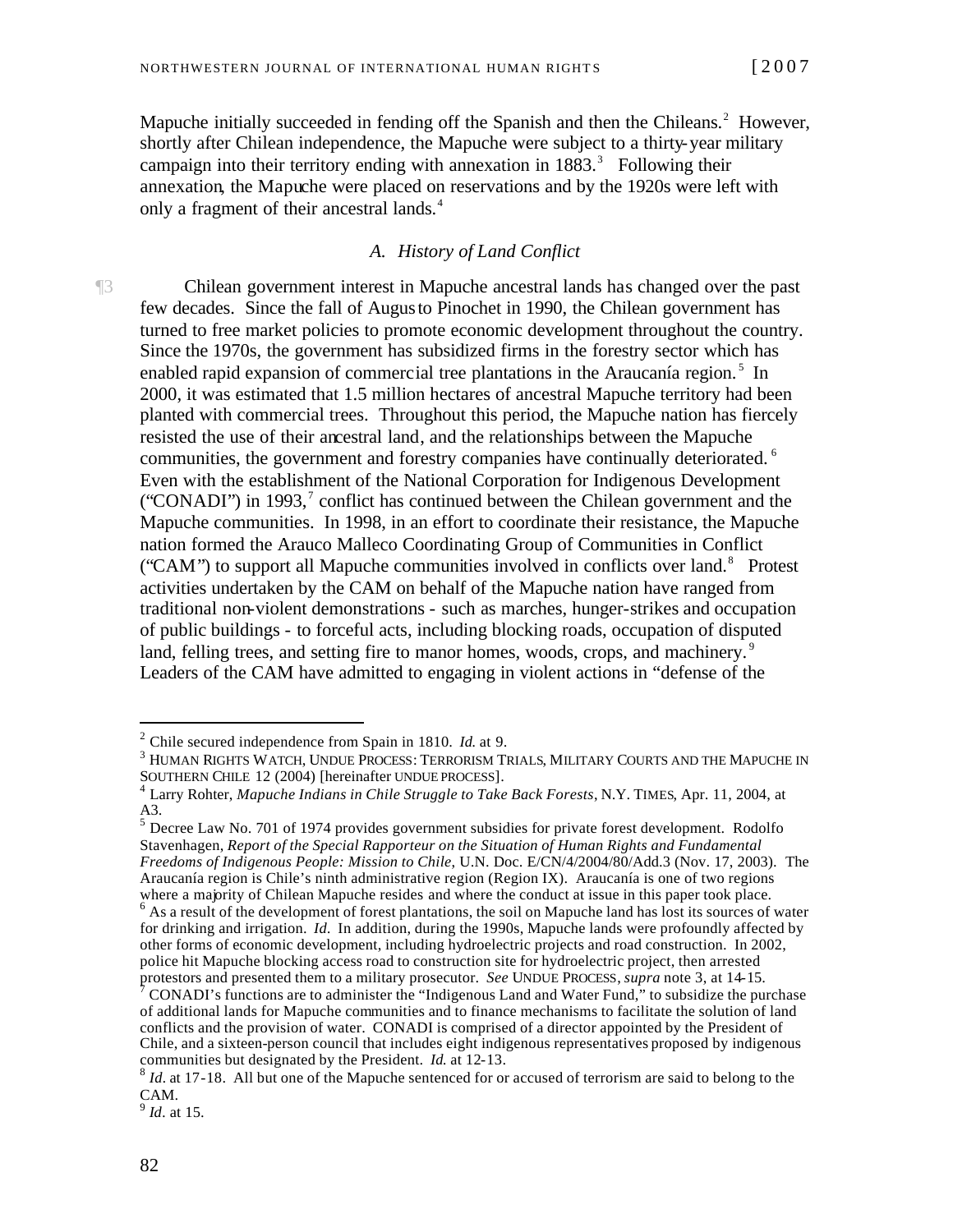territory and self-defense of the communities."<sup>10</sup> However, despite the violent nature of some acts, CAM actions have been directed at resisting encroachment on their lands, not causing physical injury or death to persons. To date, the only person killed as a result of the land conflict has been a Mapuche; in 2002, a 17-year old Mapuche and CAM sympathizer was shot and killed by a police officer during a land protest.<sup>11</sup>

## *B. Mapuche Prosecution under Terrorism Act*

 $\overline{a}$ 

¶4 As incidents in opposition to land development mounted, the Chilean government came under increasing pressure to show results prosecuting the Mapuche.<sup>12</sup> Since 2001, the Chilean government has responded by employing the Terrorism Act to prosecute Mapuche defendants. Before 2001, significant efforts had been made to prosecute Mapuche for violent incidents with ordinary criminal charges such as arson, theft, and land grabbing.<sup>13</sup> However, the government soon claimed that it was too difficult for prosecutors to convict Mapuche under the criminal code because of the procedural protections for defendants.<sup>14</sup> Therefore, since 2001, the government has employed a modified form of the Terrorism Act that was first introduced and passed into law by the Pinochet government in 1984.<sup>15</sup> The use of the Terrorism Act enables the Chilean government to implement different procedures than those in the ordinary criminal code, including several procedures that are arguably international due process and fair trial violations. Specifically, the law has enabled the government to gain prosecutorial

<sup>10</sup> *Id.* at 18 (citing *Principales Razones de Arauco-Malleco: Recuperar ahora….el Territorio Usurpado*, WEFTUN, http://www.weftun.cjb.net/ (last visited Aug. 16, 2007)).

 $11$  In attempting to quell CAM protest actions, the police response has often been abusive. Chilean police have often failed to distinguish peaceful protests from illegal actions, and have consistently mistreated and abused Mapuche protestors. *See Id.* at 46; *see also* Human Rights Watch, Human Rights News, *Chile: Mapuche's Convicted of Terrorism*, (Aug. 23, 2004), *available at*

http://hrw.org/english/docs/2004/08/23/chile9257.htm [hereinafter Human Rights Watch News]. <sup>12</sup> UNDUE PROCESS, *supra* note 3, at 16.

<sup>&</sup>lt;sup>13</sup> The previous government of Eduardo Frei (1994-2000) initiated prosecutions against the Mapuche under the ordinary criminal code. *Id.* at 2.

<sup>&</sup>lt;sup>14</sup> In December 2000, a new code of criminal procedure designed to strengthen defendants' rights was introduced in Araucanía. The new code replaced the former inquisitorial procedure with an accusatorial one with oral trials open to the public and press. The new procedure has greatly enhanced the fairness, impartiality, and transparency of criminal trials. Also, trained public defenders are now guaranteed to defendants. *Id.* at 4, 20.

<sup>&</sup>lt;sup>15</sup> General Pinochet introduced the Prevention of Terroris m Act, Law No. 18,314, to deal with violent and non-violent opposition to his military dictatorship. *Id.* at 21. In January 1991, the Aylwin government introduced major amendments to the original Pinochet version of the statute and it was modified again in 2002 to harmonize the provisions with the new code of criminal procedure that had entered into force in 2000. According to the law, terrorist crimes are committed with the intention of producing in the population, or in part of it, a well-founded fear of falling victim to the same type of crime, either because of the nature and effects of the method used, or by evidence that the act was part of a premeditated plan to attack a specific group or category of persons. The law states that in certain cases a terrorist intention can be inferred from the use of weapons of indiscriminate or mass destruction, such as explosives, incendiary devices, and chemical or biological weapons. Otherwise, the burden is on the prosecutor to establish evidence of a terrorist intention. Terrorist crimes under the law are: murder; mutilation; infliction of wounds; kidnapping; hostage-taking; sending explosive substances; arson; derailing of trains; attacks on ships, planes, trains, and buses (including hijacking); assassination of the head of state and/or leading political, judicial, and religious figures, or of internationally protected persons; the detonation of explosive or incendiary substances that endanger life; and illegal association to commit any of these crimes. *Id.* at 22 (citing art. 2 of Law No. 18,314).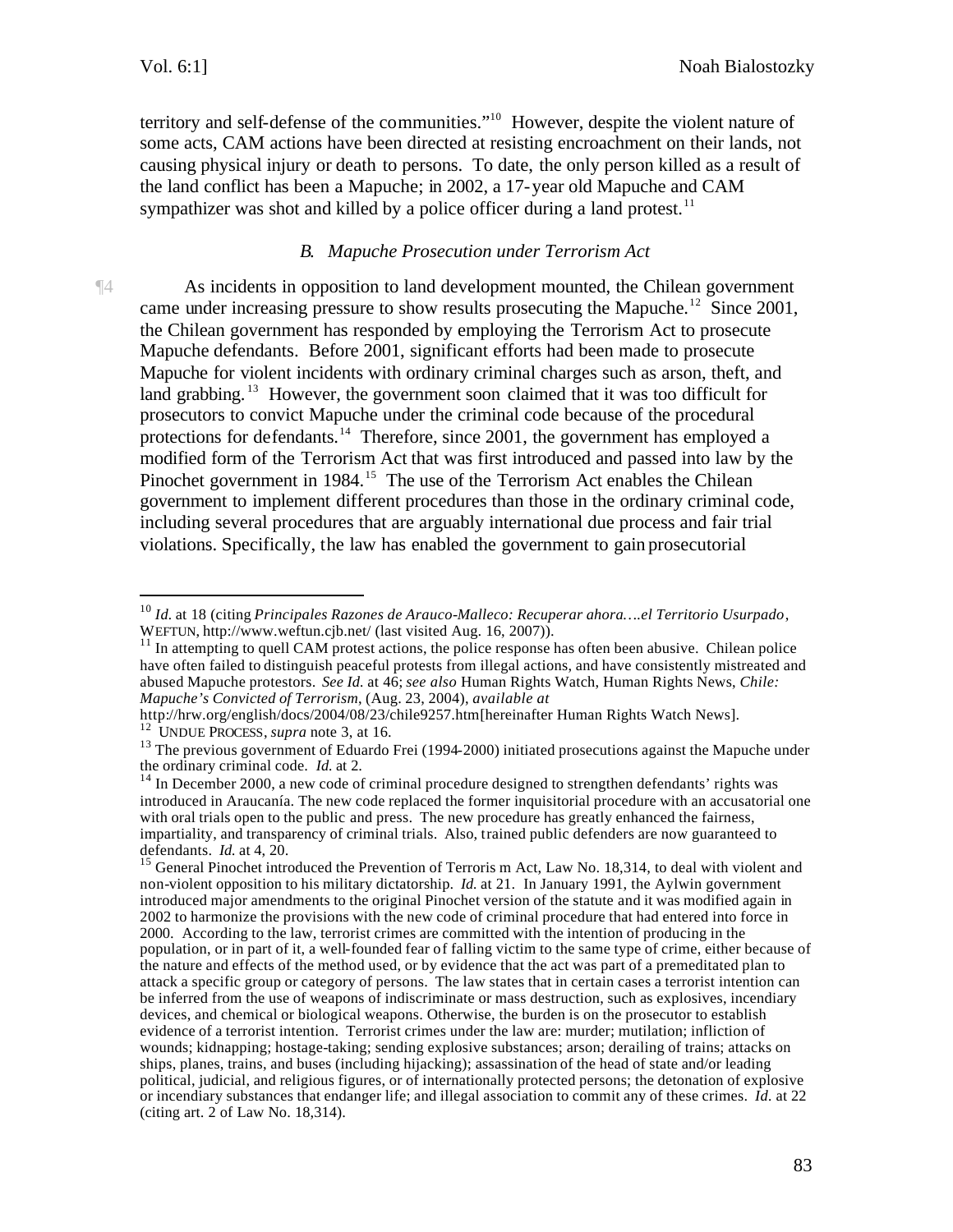advantage through due process restrictions prohibited by the ordinary criminal code.<sup>16</sup> For example, those charged with terrorist crimes can be subjected to lengthy pre-trial detention, more invasive investigation and testimony by "faceless" witnesses.<sup>17</sup> Furthermore, conviction for terrorism significantly increases sentences and strips significant civil and political rights.<sup>18</sup> The use of the Terrorism Act has enabled Chile to convict dozens of Mapuche for terrorist crimes.<sup>19</sup>

#### III. EROSION OF THE RULE OF LAW IN CHILE

 $\overline{a}$ 

¶5 The prosecution of Mapuche for terrorism marks a significant erosion of the rule of law in Chile. At its most basic, the rule of law refers to a legal system that exhibits the following principles: (1) the system is based on laws that have been legitimately enacted and publicly promulgated to guide people's conduct; (2) the laws impose meaningful restraints on all members of society including the government; and (3) the laws are equally enforced and independently adjudicated. Although the wide variety of juridical beliefs and conceptions of sociopolitical order throughout the world give rise to numerous conceptions of the rule of law, these basic threshold principles have been well established.<sup>20</sup> Several rule of law principles are codified in international treaty law.<sup>21</sup> Furthermore, basic rule of law principles have arguably become customary international

http://pdba.georgetown.edu/Constitutions/Chile/chile05.html.

<sup>&</sup>lt;sup>16</sup> The anti-terrorism law allows the public prosecutor to conduct criminal investigations in secret for long periods; pretrial release is usually denied for months, sometimes for longer than the eventual sentence received; and defendants are not allowed to know the names of many of their accusers. Also, under the Act, judges are given wider powers to allow prosecutors to intercept correspondence, inspect computers, and tap phones than in normal criminal investigations. *Id.* at 20.

<sup>&</sup>lt;sup>17</sup> "Faceless" witnesses refers to the practice of withholding the identity of witnesses from defendants. During terrorist trials, these witnesses are presented in court behind screens and speak through voicedistorting microphones. *Id.* at 30.

 $18$  Conviction under the terrorism law results in loss of citizenship. After completion of sentences citizenship can be restored, but only by a special law requiring an absolute majority of all members of Congress. In addition, those convicted of terrorism may not hold public office, teach in schools or universities, practice journalism, or lead political parties, trade unions, or student or professional associations for fifteen years. Constitution of Chile art. 9, *available at* 

<sup>19</sup> *See generally* UNDUE PROCESS, *supra* note 3.

<sup>&</sup>lt;sup>20</sup> The rule of law takes on various conceptions, often characterized as "thick" and "thin" conceptions. However, the basic principles of a "thin" conception are threshold requirements that are common to all conceptions of the rule of law. *See, e.g.,* INTERNATIONAL BAR ASSOCIATION, RULE OF LAW RESOLUTION (2006); Office of the High Commissioner for Human Rights, Opening Statement by Mehr Khan-Williams, The Deputy Commissioner for Human Rights to the Expert Seminar on Democracy and the Rule of Law (Feb. 28, 2005),

http://www.unhchr.ch/huricane/huricane.nsf/view01/221A641B1539DA08C1256FB7005D0B93?opendocu ment. Thick conceptions of the rule of law begin with the basic principles of a thin conception but then incorporate other elements such as particular conceptions of human rights, economic arrangements, forms of government, etc. *See* Randall Peerenboom, *Human Rights and Rule of Law: What's the Relationship?*  36 GEO. J. INT'L. L. 809, 828 (2005). The United Nations has defined the rule of law as including the basic principles described but also requires that laws are consistent with international human rights norms and standards. *See* The Secretary-General, *Report of the Secretary-General, The Rule of Law and Transitional Justice in Conflict and Post-Conflict Societies,* para. 6, U.N. Doc. S/2004/616 (2004).

 $^{21}$  International Covenant on Civil and Political Rights, art. 14, opened for signature Dec. 16, 1966, 999 U.N.T.S. 171 (1976) (entered into force Mar. 23, 1976) [hereinafter ICCPR] ("All persons shall be equal before the courts and tribunals. In the determination of any criminal charge against him, or of his rights and obligations in a suit at law, everyone shall be entitled to a fair and public hearing by a competent, independent and impartial tribunal established by law.").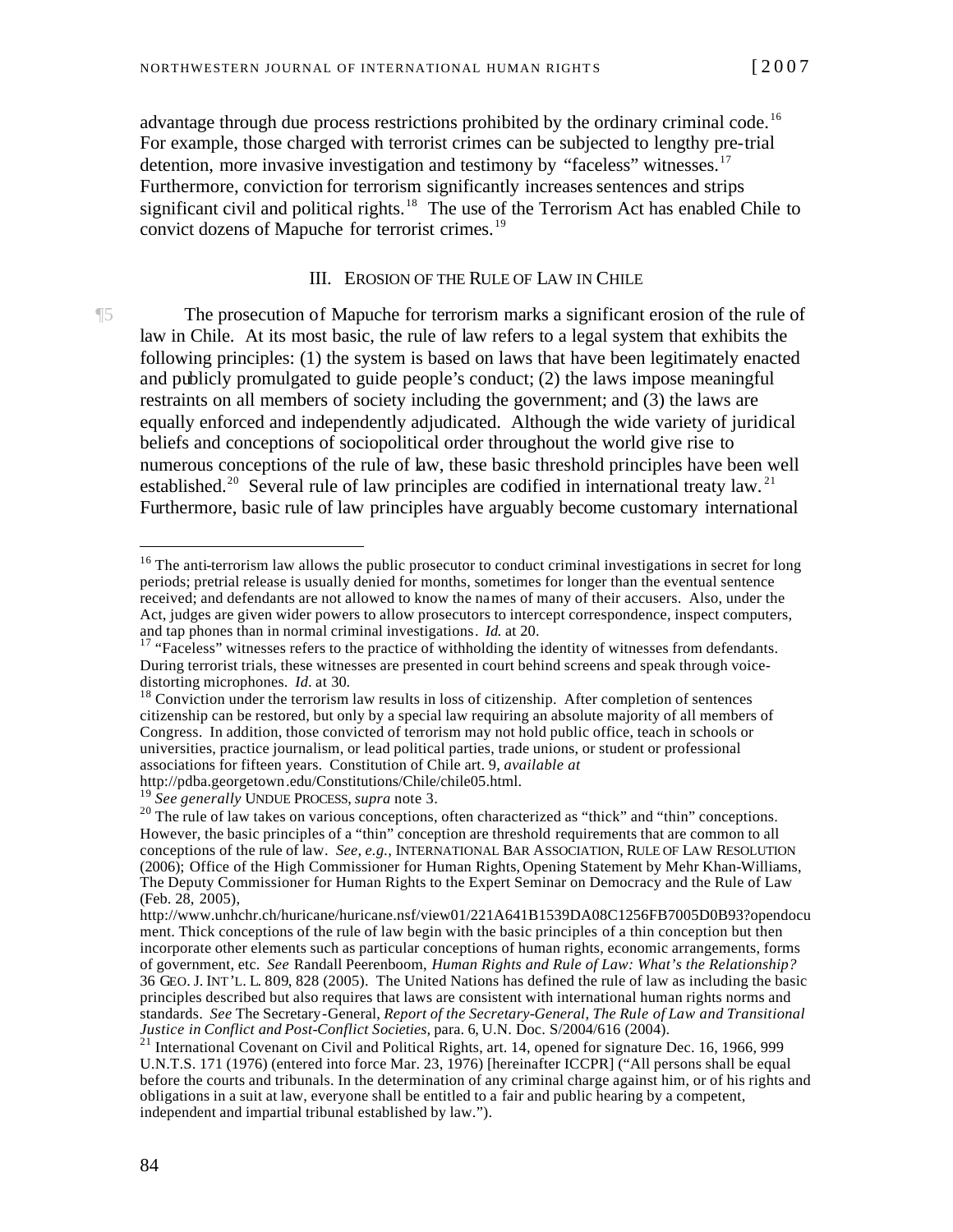law over the last half-century. Proponents of the rule of law as an analytical tool cite its basic principles as fundamentally necessary for democracy and a market economy to flourish. A rule of law system serves the development of democracy by ensuring independent enforcement of fundamental rights, including property rights and civil and political liberties.<sup>22</sup> However, even in a non-democratic system, the rule of law may be able to ensure the protection of minorities from majority will.<sup>23</sup> Regardless of the form of government, without the rule of law, government officials are not bound by agreed standards of conduct, and the dignity and equality of all people is not affirmed. Furthermore, without the rule of law, the ability of all people to seek redress for grievances and fulfillment of societal commitments can be arbitrarily limited.<sup>24</sup>

¶6 The Chilean government has arbitrarily limited the rights of Mapuche through its misuse of the Terrorism Act. Although the Terrorism Act was arguably legitimately enacted and promulgated, $^{25}$  the government's misuse of the law to advance its economic policy interests has resulted in erosion of the rule of law.

¶7 The Chilean government has eroded rule of law principles through (1) its failure to maintain an independent and impartial judiciary; (2) its unequal application of the law; and (3) its use of military tribunals for civilian cases.

## *A. Lack of Judicial Independence*

¶8 The Chilean judiciary has not acted independently in adjudicating Mapuche terrorism cases. Judicial independence is fundamental to the rule of law and is codified in international treaty law.<sup>26</sup> An independent judiciary decides matters before them impartially, on the basis of facts and in accordance with the law, without any direct or indirect restrictions, improper influences, pressures, threats or interferences, from any source or for any reason.<sup>27</sup> Independent judges are not influenced by personal interests or relationships, the identity of the parties to a case, or external economic or political pressures.<sup>28</sup> Furthermore, an independent judiciary's decisions once rendered are

 $\overline{a}$ 

<sup>27</sup> United Nations Office of the High Commissioner for Human Rights [UNHCHR], *Basic Principles on the Independence of the Judiciary*, *available at* http://www.unhchr.ch/html/menu3/b/h\_comp50.htm. <sup>28</sup> *See* BRENNAN CENTER FOR JUSTICE RESOURCES, QUESTIONS AND ANSWERS ABOUT JUDICIAL

<sup>22</sup> *See generally* Thomas Carothers, *The Rule of Law Revival,* 77 FOREIGN AFF., 95 (Mar./Apr. 1998). <sup>23</sup> *See* Michael Ignatieff, *Whose Universal Values? The Crisis in Human Rights* (1999) *reprinted in*  INTERNATIONAL HUMAN RIGHTS IN CONTEXT, 656 (Henry J. Steiner and Philip Alston eds.) (2000) ("And let us be explicit: democracy may not always be possible. Our best hope is for the rule of law. Authoritarian order which at least guarantees procedural fairness and due process is a good deal better than anarchy.") <sup>24</sup> See Mary Robinson, former President of Ir., U.N. High Commissioner for Human Rights, The Rule of Law: Striking a Balance in an Era of Terrorism at the American Bar Association's International Rule of

Law Symposium (Sept. 16 2006).

<sup>&</sup>lt;sup>25</sup> Although the Act as originally enacted by the Pinochet government was likely not "legitimately enacted" by international standards, the Act was amended in 1991 as part of a wider effort to bring public security legislation inherited from the military government into line with human rights standards. *See* UNDUE PROCESS, *supra* note 3, at 21.

<sup>26</sup> ICCPR, *supra* note 21, at art. 14 ("In the determination of any criminal charge against him, or of his rights and obligations in a suit at law, everyone shall be entitled to a fair and public hearing by a competent, independent and impartial tribunal established by law.").

INDEPENDENCE (2001) *available at* http://www.brennancenter.org/resources/resources\_jiqanda.html; *see also* G. Alan Tarr. *Judicial Independence and State Judiciaries*, *reprinted in* JUDICIAL INDEPENDENCE: ESSAYS, BIBLIOGRAPHY, AND DISCUSSION GUIDE, Teaching Resource Bulletin #6, American Bar Association Division for Public Education (1999) ("Judicial independence refers to the insulation of the judiciary from the influence of other political institutions, interest groups, and the general public.").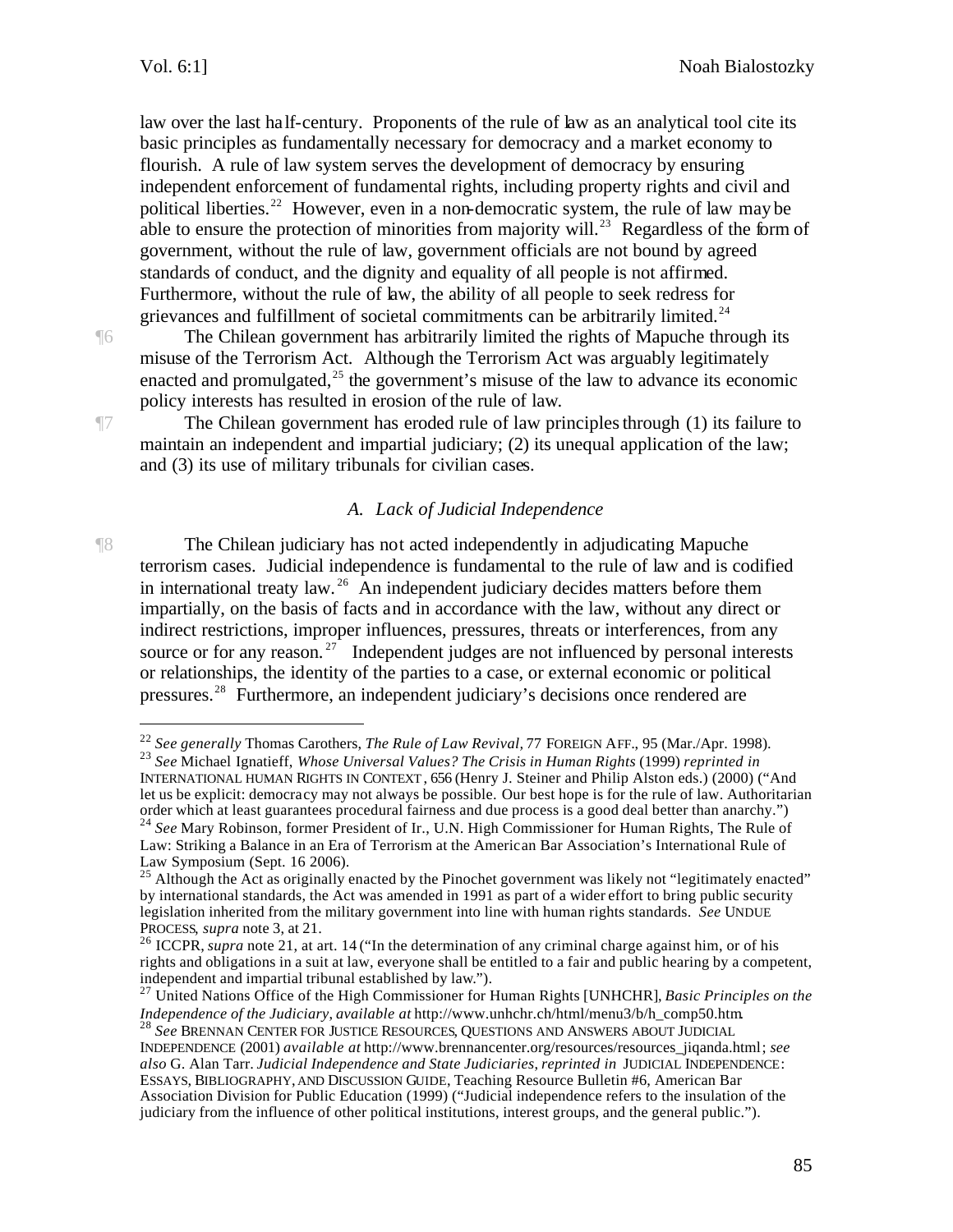respected.<sup>29</sup> Judicial independence thus serves to maintain rule of law principles and check the undue accretion of power of other branches of government.

¶9 The Supreme Court of Chile has demonstrated a lack of judicial independence in their decisions regarding Mapuche defendants. The Supreme Court has reversed Mapuche acquittals based on legal reasoning not applied to similarly situated defendants and has intervened to remove a Judge that had rejected the prosecution's treatment of an arson attack as a terrorist crime. The Supreme Court decisions are likely a result of both judicial bias and external political pressures to promote the Chilean government's economic policy interests. High-profile members of government have been outspoken about the importance of dismantling the Mapuche leadership through judicial action to promote economic development in the region.<sup>30</sup> The government's promotion of judicial action has resulted in inappropriate external influence on the Supreme Court's purportedly independent review and erosion of the rule of law.

 $\overline{a}$ 

¶10 One likely result of external pressure was the Supreme Court's intervention into the local investigation of five Mapuche for setting fire to a pine plantation on the Poluco Pidenco estate, land that belongs to a Chilean logging company.<sup>31</sup> In the middle of the investigation, the *Juez de garantía*<sup>32</sup> Nancy Germany rejected the prosecution's treatment of the arson attack as a terrorist crime and denied prosecution requests for witness protection and anonymity. Judge Germany refused to incorporate arguments and evidence into the indictment that were not presented at the formalization hearing.<sup>33</sup> The Temuco Appeals Court upheld her decision, but in the following months high-ranking members of the Chilean government spoke out in opposition to Judge Germany's decisions. In April 2003, a Senator for the Araucanía region and an outspoken advocate for terrorism prosecution of Mapuche, decried Judge Germany's decision.<sup>34</sup> Furthermore, in October 2003, the Attorney General reportedly met the then-president of the Supreme

 $^{29}$  [M]ost agree that a truly independent judiciary has three characteristics. First, it is impartial, judicial decisions are not influenced by a judge's personal interest in the outcome of the case. Second, judicial decisions, once rendered, are respected, and third, the judiciary is free from interference. Parties to a case, or others with an interest in its outcome, cannot influence the judge's decision. THE WORLD BANK GROUP, LEGAL INSTITUTIONS OF THE MARKET ECONOMY, JUDICIAL INDEPENDENCE: WHAT IT IS, HOW IT CAN BE MEASURED, WHY IT OCCURS (2001), *available at* 

http://www1.worldbank.org/publicsector/legal/judicialindependence.htm.

<sup>30</sup> *See, e.g.,* Unrepresented Nations and Peoples Organization, *Chile: Mapuches Convicted of Terrorism*, (Aug. 24, 2004), http://www.unpo.org/article.php?id=1115, (citing Undersecretary of the Interior, Jorge Correa, stating regarding the government's "triumph" convicting four Mapuches for terrorism: "the dismantling of the leadership of the Mapuche protests was the consequence of a successful and systematic intelligence effort called Operation Patience"; also stating that the "trials had contributed to pacifying Chile's southern provinces, troubled for years by land conflicts between Mapuche communities and forestry companies and private landowners."); *see also* Human Rights Watch News, *supra* note 11; *see also*  UNDUE PROCESS, *supra* note 3, at 37.

<sup>&</sup>lt;sup>31</sup> The Poluco Pidenco estate is near Ercilla, Chile and belongs to the logging company Mininco. Human Rights Watch News, *supra* note 11.

 $32$  The new Chilean Criminal Code established a *Juez de garantía*, a judge responsible for supervising the fairness of the criminal investigation and ensuring that defendants are not held in detention unless strictly necessary.

<sup>&</sup>lt;sup>33</sup> Chilean criminal code stipulates that an indictment can only refer to facts and individuals referred to in the formalization hearing, although the nature of the charges in the indictment may be different. UNDUE PROCESS, *supra* note 3, at 35-36 (citing Art. 259(3) of the Code of Criminal Procedure (Chile)).

<sup>&</sup>lt;sup>34</sup> Espina stated that "the interpretation of the jueces de garantía violates the letter and spirit of the antiterrorist law that we approved in Parliament." *Id.* at 37 (citing EL GONG (Chile), April 16, 2003).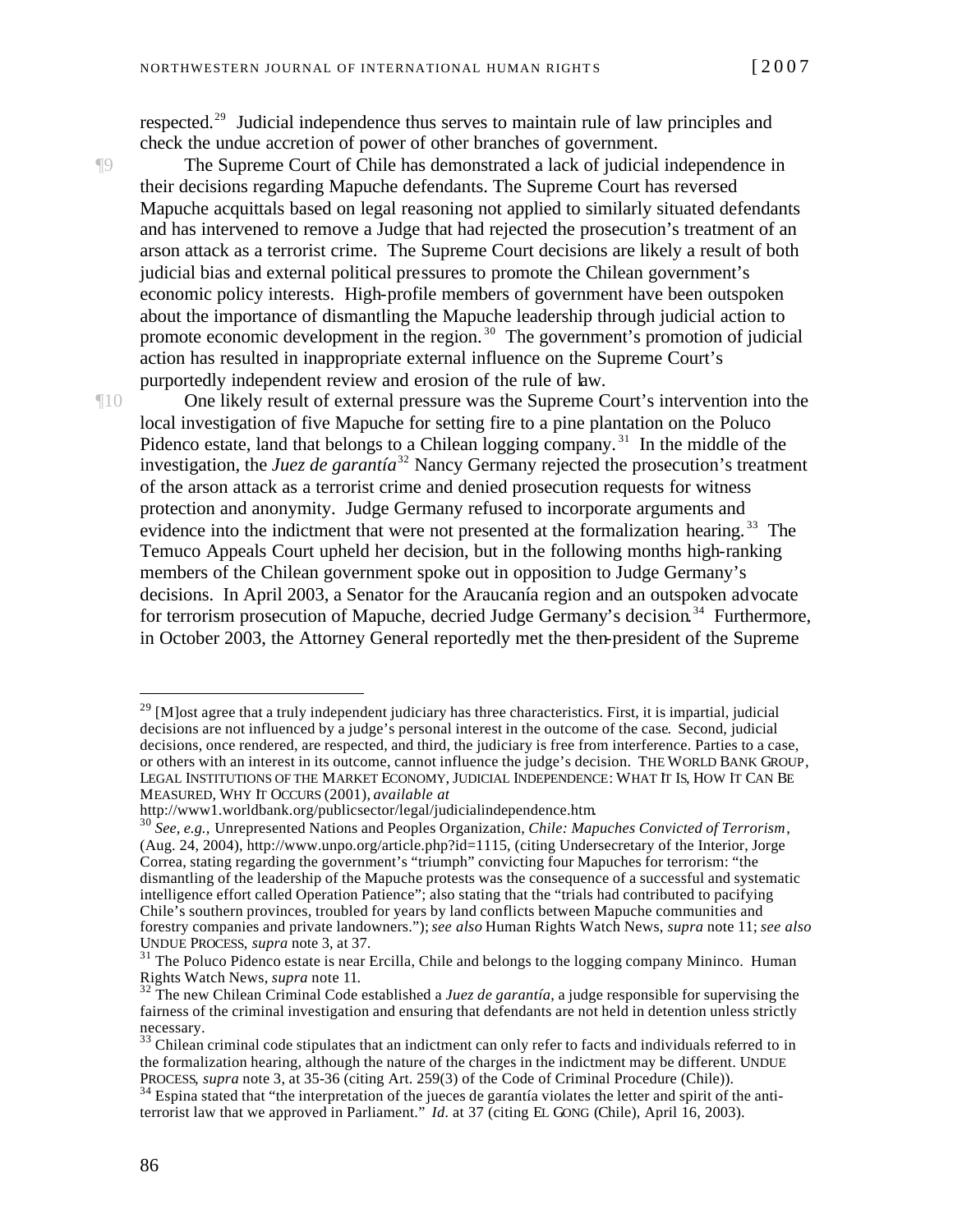Court to protest Judge Germany's actions.<sup>35</sup> Also, on a routine visit to Temuco in 2003, a Supreme Court Justice made a special trip to a neighboring town to meet with and berate Judge Germany for her handling of the case. <sup>36</sup> Therefore, the outcome of the Poluco Pidenco case was likely not based on independent judicial review. Instead, the case was likely affected by both direct and indirect external pressure. The Chilean government sought to pacify the Araucanía region by dictating the judiciary's interpretation and application of the law.

¶11 The Supreme Court of Chile's decision in the Poluco Pidenco case was likely affected by both political pressure and the Justices' own lack of impartiality regarding the Mapuche. In the months following the Chilean government's pressure on the courts, the local prosecutor in the Pidenco case filed a disciplinary complaint against Judge Germany. After the Temuco Appeals Court ruled the complaint inadmissible, the prosecutor sent the complaint to the Supreme Court. The Supreme Court initially also ruled the complaint inadmissible, however, two months later, the Supreme Court reversed its own decision and stated that Judge Germany had overstepped her powers in rejecting the prosecutor's terrorism case. The Supreme Court then ordered the terrorist charges reinstated and removed Judge Germany from the case.<sup>37</sup> The Court invoked a statute that allows the Supreme Court to correct the faults and abuses that any judges or judicial officials commit in the course of their duties.<sup>38</sup> Therefore, the Supreme Court's decision was arguably consistent with an oversight function provided by Chilean law. However, given the political pressure to intervene in favor of the prosecution, the Supreme Court's actions should not be viewed in isolation. Although the Court was able to find a statute that could be applied to the circumstance involved, the political context of its ruling, its disregard for Judge Germany's reasoning based on the criminal code, and its own initial upholding of the Appeals Court's rejection of the complaint, all serve to demonstrate its lack of judicial impartiality and independence. Instead of ruling on the merits of Judge Germany's decision, the Court invoked a statute unrelated to the decision at issue. After the terrorist charges were reinstated, in August 2004, the five Mapuche members of the CAM were sentenced to ten years for "terrorist arson."<sup>39</sup>

 $\overline{a}$ 

¶12 The Supreme Court's lack of independence and impartiality has not been isolated to the Pidenco case and is further demonstrated by its decision in the trial of the *lonkos*. 40 In a conflict over land, two *lonkos* from Araucanía were accused in December 2001 of setting fire to a well-known pine forest that belongs to a former agriculture minister and Supreme Court Justice who is a leading spokesman for property holders in the region.<sup>41</sup> The *lonkos* were arrested and charged under the Terrorism Act. After over a year of pretrial detention, the trial court acquitted them of "terrorist attacks and threats" because of insufficient evidence to proceed after statements made by "faceless" witnesses produced

<sup>&</sup>lt;sup>35</sup> Califican de 'mano blanda' a cuestionada jueza de Collipuli, LA SEGUNDA (Chile), Oct. 22, 2003.

<sup>36</sup> UNDUE PROCESS, *supra* note 3, at 37. Several sources who requested anonymity informed HRW of the incident.

<sup>&</sup>lt;sup>37</sup> *Id.* at 36 (citing Supreme Court ruling dated March 18, 2004).

<sup>&</sup>lt;sup>38</sup> "[I]f it considers it convenient for the good administration of justice, the Supreme Court may correct on its own account the faults and abuses that any judges or judicial officials commit in the course of their duties." UNDUE PROCESS, *supra* note 3, at 36 (citing Art. 541 of the Organic Code of Courts (Chile)). <sup>39</sup> UNDUE PROCESS, *supra* note 3, at 36.

<sup>40</sup> *Lonkos* is the Mapuche word for community leaders. Pascual Pichún and Aniceto Norín from Araucanía were the leaders accused in this case.

<sup>41</sup> Rohter, *supra* note 4.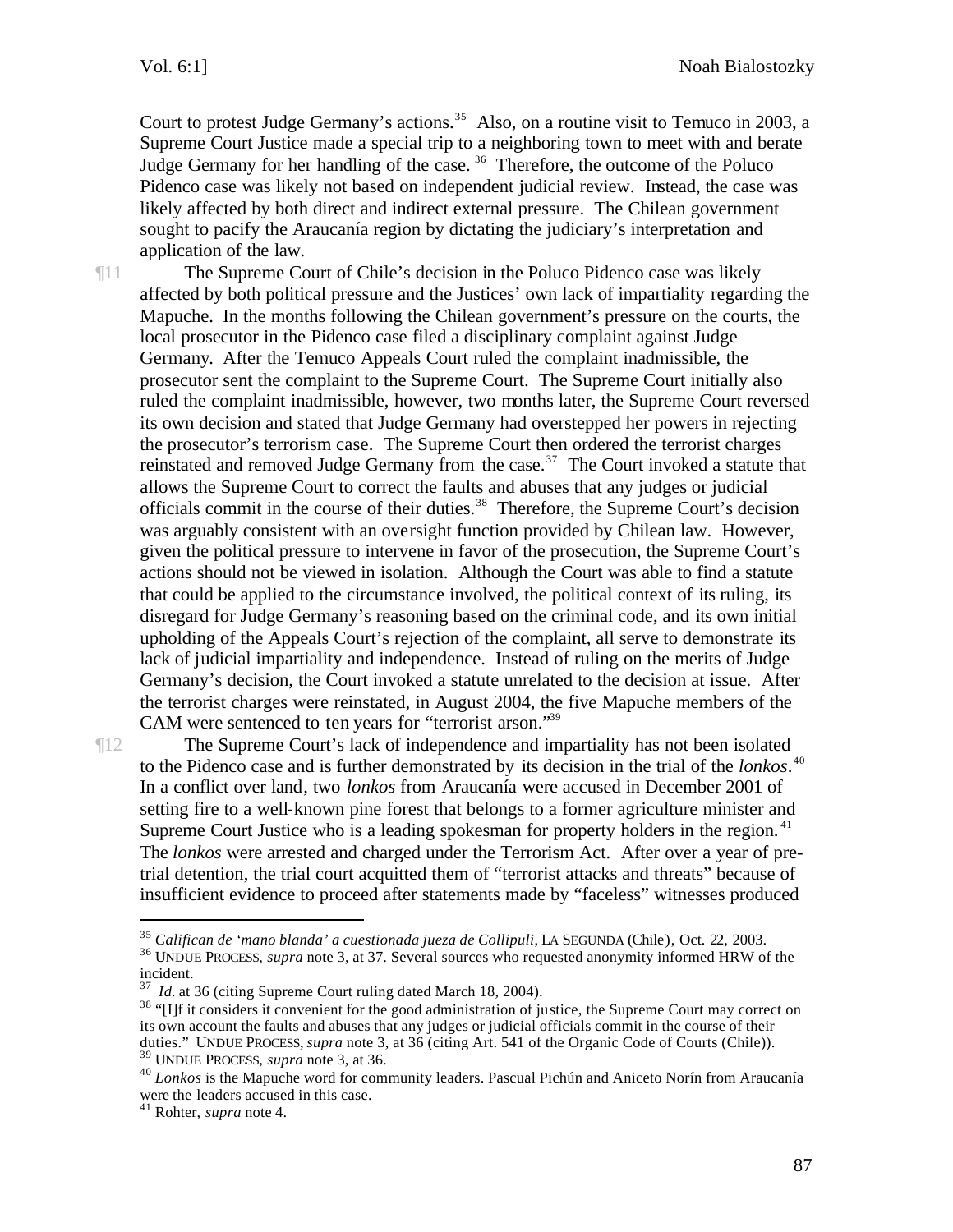by the prosecution were set aside.<sup>42</sup> On appeal, the Supreme Court ordered a retrial, upholding the prosecutor's claim that the trial court had not stated clearly its grounds for rejecting prosecution evidence.<sup>43</sup> The Supreme Court overruled the trial court's findings, made over twelve days in public proceedings, in favor of its determination made after only a few hours of hearings.

The Supreme Court's hasty conclusion, that is not easily reconciled with a fundamental principle of both Chilean and international law,<sup>44</sup> is suspicious given the sociopolitical context of the case involved.<sup>45</sup> As written in dissent by one of the five Supreme Court judges, the Court's order violated the presumption of innocence canon adopted by Chile's new criminal code.<sup>46</sup> The apparent lack of impartiality is further amplified by a comparison of the Supreme Court's reasoning in a different annulment appeal. In August 2003, the Supreme Court ruled against an appeal requesting annulment of a conviction in a rape case. The Court applied the reasoning of the dissent in the *lonkos* case, stating that courts are not required to substantiate the grounds for rejecting prosecution evidence in such detail as is required for conviction.<sup>47</sup> Although the circumstances of the appeals were different, the circumstances and facts of the cases are not material to the comparison. Instead, the comparison demonstrates that the same Supreme Court applied a different standard, one that is hard to reconcile with Chilean law, when ruling on the Mapuche acquittal. The Court therefore arguably failed to act as an impartial judicial body, allowing the sociopolitical context of the Mapuche conflict to influence its application of the law.

#### *B. Un-equal Application of the Law against Mapuche Defendants*

¶14 The unequal application of the law is further evidenced by inconsistencies between prosecutions of ordinary criminal defendants and the Mapuche defendants prosecuted under the Terrorism Act. Rule of law principles dictate that laws are to be equally enforced. Furthermore, under the new Chilean criminal code enacted in 2000, several due process guarantees were enacted to preserve the equal application of the law. The code established a *Juez de garantia*, a judge responsible for supervising the fairness of the criminal investigation and ensuring that defendants are not held in detention unless strictly necessary. Moreover, under the criminal code, defendants may request their release pending trial and have their pre-trial detention periodically reviewed.<sup>48</sup> However, the guarantees available to ordinary criminal defendants under the new code are often

<sup>42</sup> Stavenhagen, *supra* note 5, at 17. "Faceless witnesses" are arguably a violation of international law. Article 14.3(e) of the ICCPR provides that: "[i]n the determination of any criminal charge against him, everyone shall be entitled to the following minimum guarantees, in full equality. . . to examine, or have examined, the witnesses against him and to obtain the attendance and examination of witnesses on his behalf under the same conditions as witnesses against him."

<sup>43</sup> In September 2003, the *lonkos* were sentenced to a prison term of five years and one day for posing a "terrorist threat." *Id*.

<sup>44</sup> ICCPR art. 14(2) states that "[e]veryone charged with a criminal offence shall have the right to be presumed innocent until proven guilty according to the law."

<sup>45</sup> Stavenhagen, *supra* note 5, at para. 40.

<sup>&</sup>lt;sup>46</sup> In his dissenting opinion, Milton Juica stated that the law did not require the court to specify the reasons for rejecting prosecution evidence in the judgment, while the court was obliged to exactly specify its grounds for accepting evidence for a conviction. UNDUE PROCESS, *supra* note 3, at 34.

<sup>47</sup> *Id.* at 35.

<sup>48</sup> UNDUE PROCESS, *supra* note 3, at 20.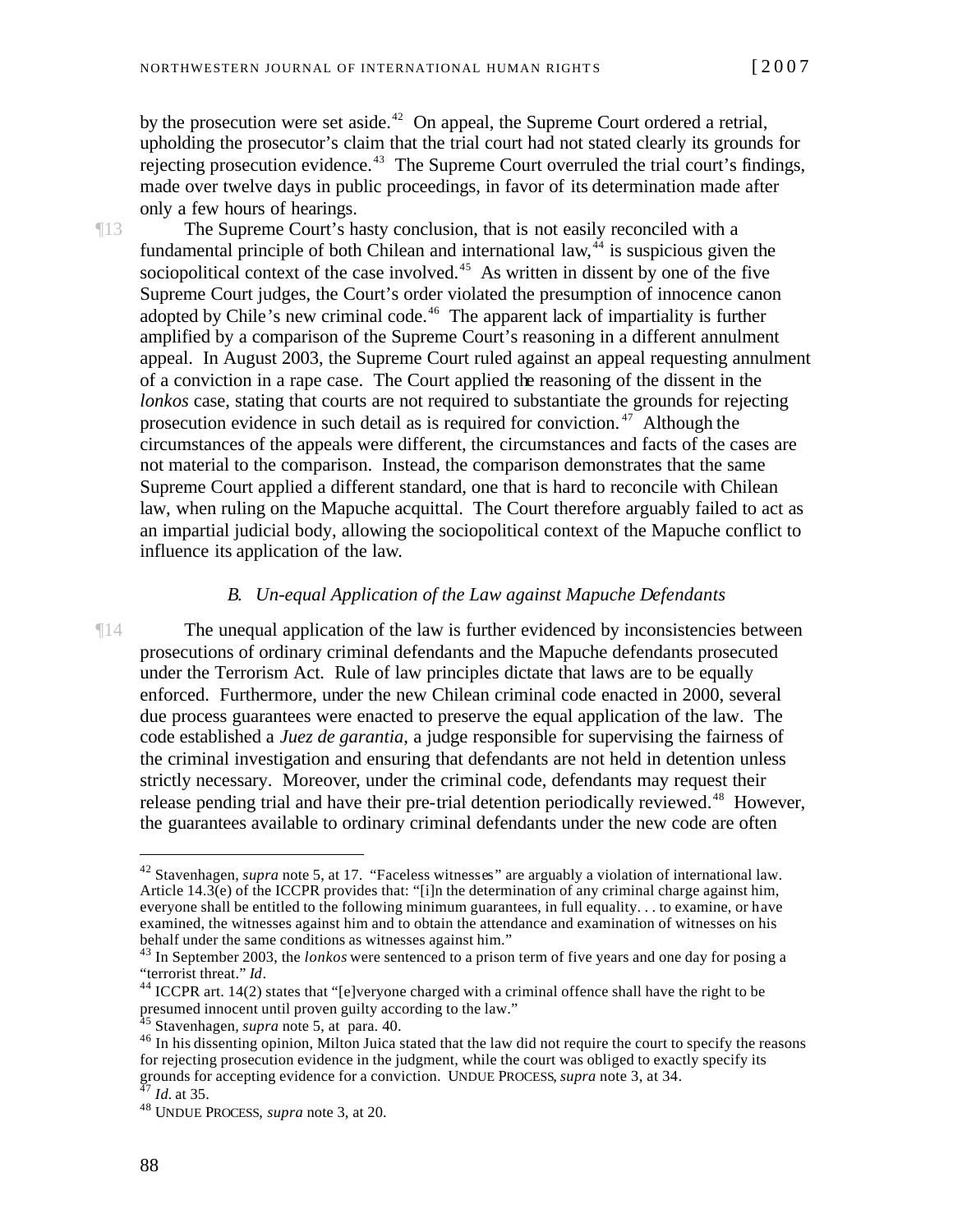denied to Mapuche accused of terrorist crimes. Under the Terrorist Act, the public prosecutor is allowed to conduct criminal investigations in secret for long periods; pretrial release can be denied for months, sometimes for longer than the eventual sentence received; defendants are not allowed to know the names of many of their accusers; and judges are given wider powers to allow prosecutors to search for evidence than in ordinary criminal investigations.<sup>49</sup> Although Chile has made strides in providing equal protection of the law to accused criminals, defendants accused of homicide, rape and other ordinary crimes are afforded more procedural protections than Mapuche accused of terrorist crimes.

## *C. Use of Military Courts for Civilian Cases*

¶15 Another violation of rule of law principles is Chile's continued use of military courts for civilian cases. International human rights bodies have consistently rejected the use of military tribunals to try civilians under any circumstances.<sup>50</sup> Specifically, Chile's use of military tribunals for civilian purposes violates the rule of law principles embodied in Article 14 of the International Covenant on Civil and Political Rights ('ICCPR').<sup>51</sup> Chilean military courts do not predictably guide people's conduct, do not impose meaningful restraints on the government, do not apply the law equally or impartially, and thus do not abide by rule of law principles.

¶16 Civilians who are accused of crimes against police officers, or are plaintiffs in cases of police abuse, are brought before military courts. Chilean law requires all complaints against police to be investigated by military prosecutors and to be heard in largely secret written procedures by military courts. Furthermore, military judges do not have formal legal training and are subject to military chain-of-command.<sup>52</sup> Military chain-ofcommand enables external pressure and inhibits judicial independence. Also, the use of military tribunals has enabled *de facto* impunity for police charged with abuse against Mapuche.<sup>53</sup>

¶17 Because of the continuing land conflict, Mapuche civilians have repeatedly gone before military courts.<sup>54</sup> However, despite their frequent appearances in military courts, Mapuche are not the only civilians under the jurisdiction of military courts. Nevertheless, the jurisdiction of military courts over all civilians does not preclude

 49 *Id.*

<sup>&</sup>lt;sup>50</sup> The Human Rights Committee has rejected use of military tribunals to try civilians under any circumstances. *See* United Nations Human Rights Committee, *General Comment No. 13: Equality before the courts and the right to a fair and public hearing by an independent court established by law (art. 14)*, (Apr. 13, 1984). The Inter-American Court has also stated that civilians should not be tried by military courts. Durand and Ugarte v. Peru, judgment of Aug. 16, 2000, Series C no. 68, paras. 117 and 118. *See also* Ocalan v. Turkey, App. No. 46221/99, 37 Eur. Ct. H.R. 238 (2003) (holding that the use of military judges raised doubts as to the independence and impartiality of the Turkish courts in question based on Article 6 of the European Convention on Human Rights).

<sup>51</sup> *See* ICCPR, *supra* note 21, at art. 14. Chile ratified the ICCPR in 1972.

<sup>52</sup> UNDUE PROCESS, *supra* note 3, at 48.

<sup>&</sup>lt;sup>53</sup> The UN Human Rights Committee has specifically condemned Chile's use of military tribunals for civilian cases. *See* ICCPR Human Rights Committee, *1999 Annual Report to the General Assembly*, para. 205, U.N. Doc. A/54/40, 21 (October 1999) (stating that power of military courts to conclude civilian cases contributes to impunity for serious human rights violations of military personnel); *see also* UNDUE PROCESS, *supra* note 3, at 43.

<sup>54</sup> *See* UNDUE PROCESS, *supra* note 3, at 48-56.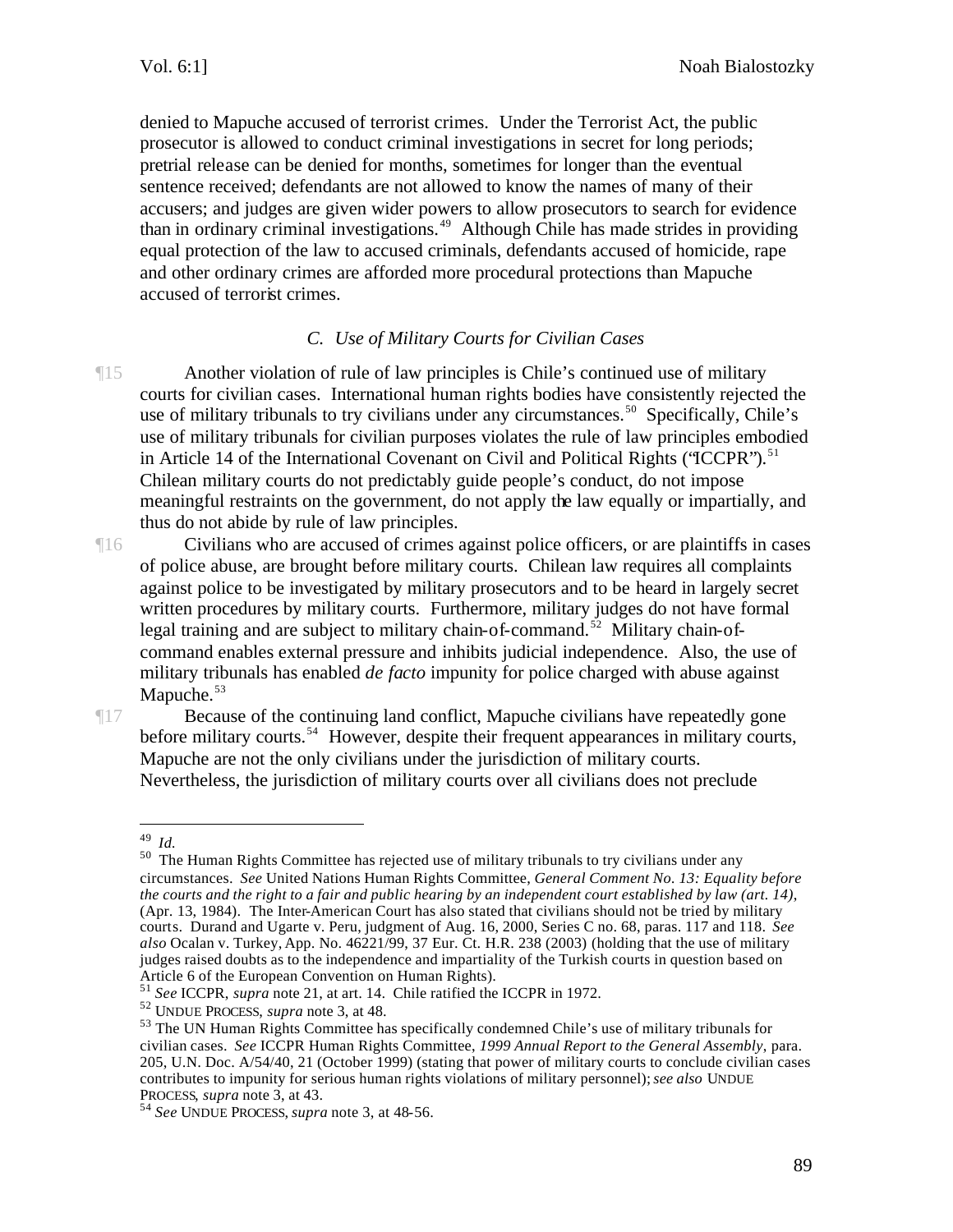Chile's violation of rule of law principles. In fact, Chile arguably violates the international human rights of all civilian defendants brought before military courts.<sup>55</sup> Furthermore, even in an analysis limited to a national scope, the procedures applied in military courts violate the fundamental rule of law principle of equal application of the law. The use of military courts has precluded the provision of equal due process guarantees to those provided for similar charges brought in ordinary criminal courts.

#### *D. Misusing the Label of Terrorism to Rule by Law*

¶18 Chile is using the law and anti-terrorism language to effectuate its desired economic policies. Instead of ensuring the equal protection and application of the rule of law, the government is ruling *by* law by differentiating the application and interpretation of the law based on the parties involved. The government has discriminatorily restricted judicial protections provided to Mapuche defendants through its use of the Terrorism Act.<sup>56</sup> Moreover, the government is using the label of terrorism as a pretext to maintain a facade of rule of law as it violates basic rule of law principles. The government's use of anti-terrorism language has been vital in shaping the sociopolitical discourse regarding the land conflict.<sup>57</sup> The discourse has enabled the government to prosecute and convict Mapuche for terrorism based on actions that, if committed by other Chileans, would likely constitute ordinary crimes.<sup>58</sup>

 $\overline{a}$ 

¶19 However, despite any transgressions with regard to the Mapuche, Chile is widely regarded to have achieved significant progress in its transition to democracy and adherence to rule of law principles.<sup>59</sup> Chile has made significant strides developing judicial institutions and codes consistent with international standards. Nevertheless, looking merely at the establishment of formal structures and revised codes fails to acknowledge that the rule of law is also an issue of norm-creation.<sup>60</sup> The rule of law arguably comprises a complex relationship between both formal legal structures and sociopolitical norms and values.<sup>61</sup> Inevitably, a society with an effective institutional framework will only exhibit the rule of law if the internal legal discourse is also

<sup>55</sup> *See* Durand and Ugarte v. Peru; Ocalan v. Turkey, *supra* note 50.

<sup>56</sup> The notion of ruling *by* law, as opposed to the rule *of* law, is loosely based on John Rawls' theory of governing behind the veil of ignorance. According to Rawls, agents who did not know their position in society would choose to affirm the equality of basic rights. Behind the veil of ignorance, governments would thus only make decisions that differentiate groups when removing the difference would worsen the situation of the worst-off members of society. John Rawls, *Original Position, reprinted in* STANFORD ENCYCLOPEDIA OF PHILOSOPHY *available at* http://plato.stanford.edu/entries/original-position/.

<sup>57</sup> *See* Mary Robinson, former President of Ir., U.N. High Commissioner for Human Rights, The Rule of Law: Striking a Balance in an Era of Terrorism at the American Bar Association's International Rule of Law Symposium (Sept. 16 2006) ("language is vital in shaping our reactions: the words we use to characterize an event may determine the nature of our response.").

 $58$  There is no evidence that the Prevention of Terrorism Act has been used to prosecute others for conduct similar to Mapuche actions.

<sup>59</sup> *See* CNW Group, *Economic Freedom and Rule of Law key to ending Latin America's years of stagnation and poverty*, *available at* http://www.newswire.ca/en/releases/archive/November2006/02/c7355.html; *see also* THE WORLD BANK GROUP,WORLD BANK GOVERNANCE INDICATORS, CHILE (2006) *available at*  www.worldbank.org/wbi/governance/govmatters5 [hereinafter WORLD BANK INDICATORS].

<sup>60</sup> Rosa Brooks, *The New Imperialism*: *Violence, Norms and the Rule of Law*, 101 MICH. L. REV. 2275, 2285 (2003) (stating that the rule of law is also an issue of norm-creation).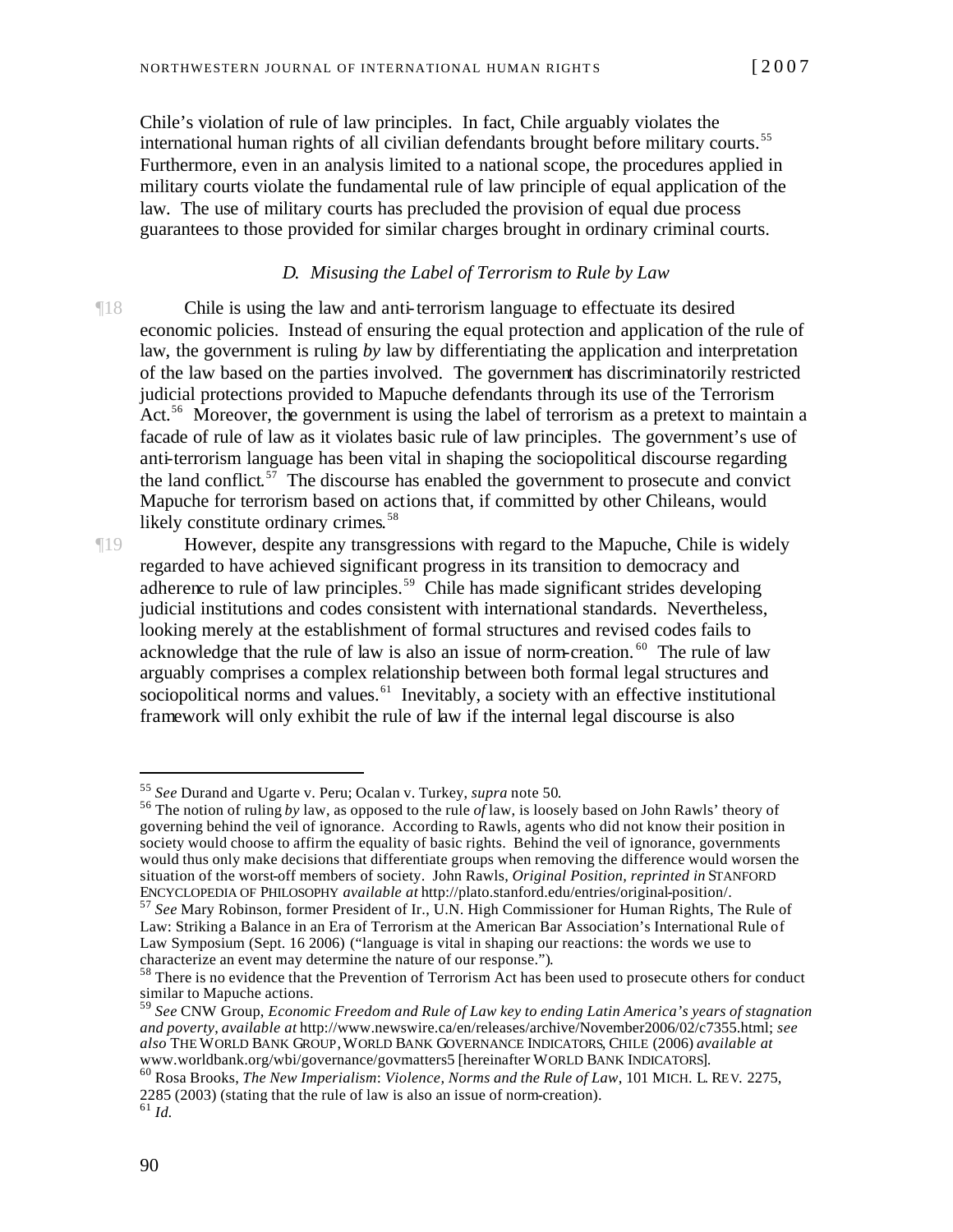consistent with rule of law principles.<sup>62</sup> One of the law's, and thus the government's, functions is to provide a framework for settling disputes by categorizing actions as types of violence, and by giving the types of violence meaning in the cultural fabric of society.<sup>63</sup> Therefore, even if an institutional structure that is procedurally consistent with rule of law principles is established, there remains the danger that the government can rule by law to achieve desired policy ends. A government can rule by law by controlling the internal legal discourse and categorizing criminal actions to achieve the government's discriminatory policy interests.

 $\overline{a}$ 

¶20 The Chilean government has ruled by law by effectively attaching different criminal labels to the same actions undertaken by individuals in different ethnic groups. The Chilean government has attached the label of terrorism to Mapuche acts of arson and community organizing.<sup>64</sup> Thus, the government has attached a label of terrorism to acts that have not been internationally recognized as terrorist actions.<sup>65</sup> Every terrorist crime in the Terrorist Act besides arson involves a direct threat to human life, liberty, or physical integrity. The detonation of explosive or incendiary substances, the only other terrorist crime in the Act whose underlying conduct does not directly imply a threat to life, liberty or physical integrity, is required by the Act to "endanger life" to be considered terrorism. <sup>66</sup> Terrorist arson is not qualified by the requirement that it

<sup>62</sup> *See* Laura Dickinson, *Using Legal Process to Fight Terrorism: Detentions, Military Commissions, International Tribunals and the Rule of Law*, 75 S. CAL. L. REV. 1407, 1485 (2002) ("Conflict may be endemic – but law and legal process provide a framework for setting boundaries to that conflict and a language for bridging differences.").

<sup>63</sup> *See* Brooks, *supra* note 60, at 2314. However, the cultural fabric of society in the context of terrorism likely must now be perceived with a global scope, as the label of terrorism even in a national context takes on its global meaning.

<sup>&</sup>lt;sup>64</sup> Those charged with the crime of "illicit terrorist association" have at times merely committed the act of being an active member of the CAM. *See* Stavenhagen, *supra* note 5, at paras. 56 and 87.

<sup>65</sup> *See* Prevention of Terrorism Act, *supra* note 15. There is international consensus that terrorism involves acts directed at injury or death of people, not acts against property or political organization and dissent. The Inter-American Convention Against Terrorism AG/Res. 1840 (XXXII-O/02) (June 3, 2002) does not define terrorism (Chile became a party to the Inter-American Convention Against Terrorism in 2004), but refers to previous International Conventions on Terrorism; the only convention that is referred to that includes definition of terrorism is the International Convention for the Suppression of Financing of Terrorism that defines terrorist crimes as: those [i]ntended to cause death or serious bodily injury to a civilian, or to any other person not taking an active part in the hostilities in a situation of armed conflict, when the purpose of such act, by its nature or context, is to intimidate a population, or to compel a government or an international organization to do or to abstain from doing any act. International Convention for Suppression of the Financing of Terrorism art. 2 (1) (a)(b) (1999). Also, the European Convention on the Suppression of Terrorism 27.I.1977 only considers attacks on life, liberty, and physical integrity to be extraditable offenses. See also the definition of the High-level Panel convened by the Secretary-General who defined terrorism as: "any action . . . that is intended to cause death or serious bodily harm to civilians or noncombatants, when the purpose of such an act, by its nature or context, is to intimidate a population or to compel a Government or an international organization to do or to abstain from doing any act." UN General Assembly, Fifty-Ninth Session, Agenda Item 55, *Secure World Report: follow-up to the outcome of the Millennium Summit*, U.N. Doc. A/59/565, ¶ 164, (Dec. 2004) *available at*

http://www.un.org/secureworld/report.pdf [hereinafter Secure World Report]. Although Mapuche actions were arguably intended to compel government conduct they were not aimed at causing death or serious bodily harm.

<sup>&</sup>lt;sup>66</sup> Terrorist crimes under the law are: murder; mutilation; infliction of wounds; kidnapping; hostage-taking; sending explosive substances; arson; derailing of trains; attacks on ships, planes, trains, and buses (including hijacking); assassination of the head of state and/or leading political, judicial, and religious figures, or of internationally protected persons; the detonation of explosive or incendiary substances that endanger life; and illegal association to commit any of these crimes. *See* Prevention of Terrorism Act, *supra* note 15, at art. 2.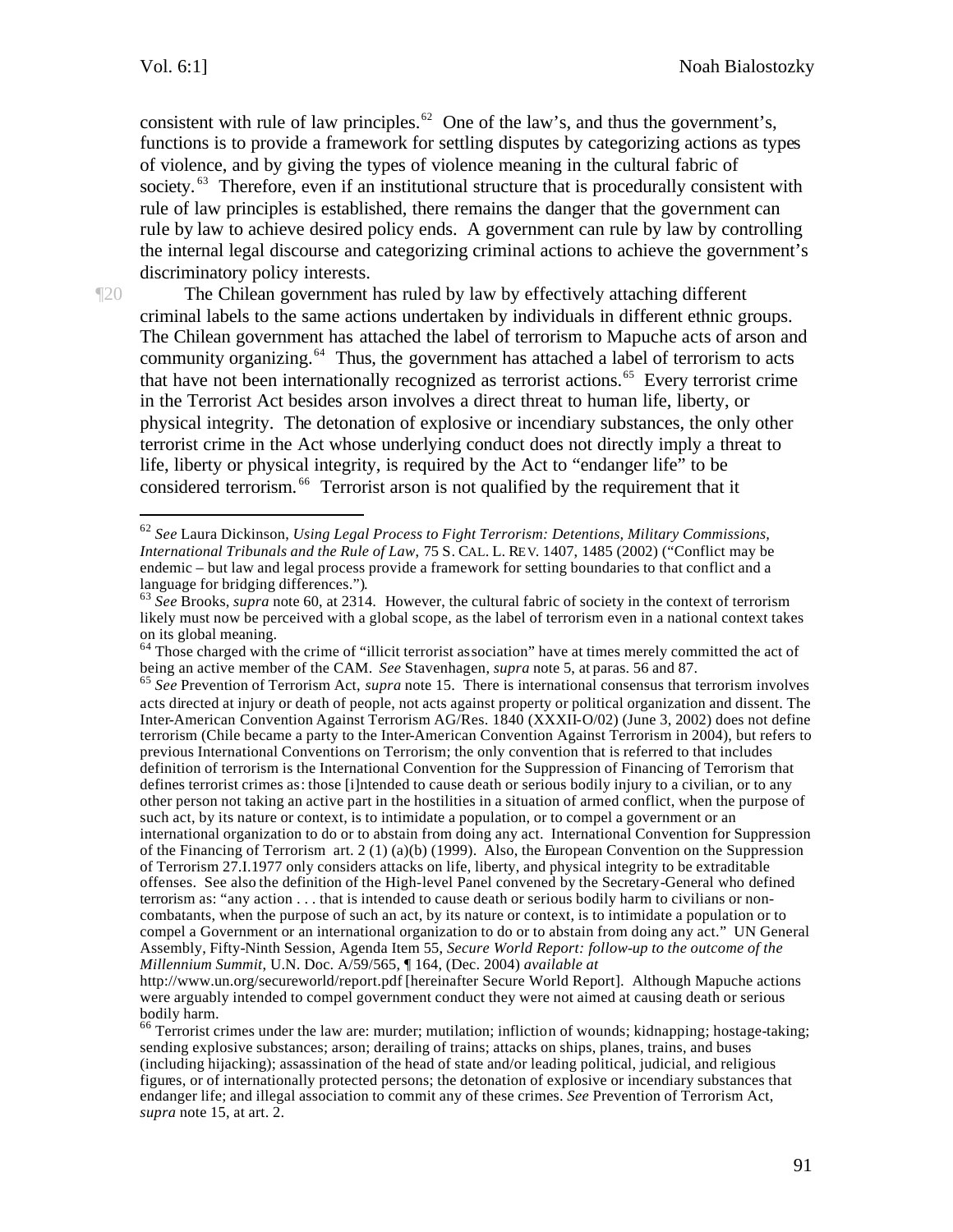endanger life, and thus arson as broadly constructed by the Act does not meet the requisite level of gravity to be a terrorist crime based on international definitions of terrorism.<sup>67</sup> In Chile, arson is also included as a crime against property in the ordinary criminal code.<sup>68</sup> Thus, by prosecuting Mapuche actions as "terrorist arson" and "illicit terrorist association," the government has attached both the national and international connotative significance of terrorism to Mapuche conduct that has not targeted human life. Once labeled as terrorists, even legitimate social protest actions taken by Mapuche are likely tainted with socially detrimental meaning. Chile has thus portrayed the Mapuche as not only committing socially detrimental actions, but committing actions that are a threat to democratic values and international peace and security.<sup>69</sup> The government has been able to control the sociopolitical discourse by supplementing their unequal application of the institutional judicial framework with the rhetorical use of terrorist language.<sup>70</sup> This combination has served to misrepresent arguably legitimate social protests as a threat to national and international security, and legitimize the government's use of the anti-terrorism law.<sup>71</sup>

 $\overline{a}$ 

¶21 The unequal application of the law combined with the rhetorical use of terrorist language has also precluded the Mapuche from a framework that allows for productive sociopolitical discourse. Chile's use of the terrorist label has not only reinforced prejudices against the Mapuche,<sup> $72$ </sup> but has effectively prevented them from engaging in the judicial and sociopolitical discourse that a rule of law framework is meant to enable.

¶22 Nevertheless, despite prejudices that may develop against offending groups, the law in any society must attach criminal labels to violent actions to maintain order. Chile argues that the terrorism prosecutions of Mapuche are appropriate to maintain order and security.<sup>73</sup> The Mapuche nation has indeed resorted to violent actions that must be

<sup>70</sup> *See*, e.g., Ernesto Barros, an interior ministry official, stating in reference to the Mapuche prosecutions: "It is legitimate to use [the Terrorism Act] in relation to people who resort to terror." Alain Devalpo, *Chile's Mapuches are left out of the party*, LE MONDE DIPLOMATIQUE (2005) *available at*  http://mondediplo.com/2006/02/09mapuches. The forestry industry association (Corporación de la

Madera), has also called on the government to squelch "Mapuche terrorist tactics." Daniela Estrada, *Indigenous Activists Demand Fair Trials,* Int'l Press Service, Sept. 3, 2004, *available at* 

http://www.americas.org/item\_16257. Discourse on the Mapuche conflict in Chile now largely involves discussion of "terrorist fires" and "illegal terrorist association," as well as comparisons with groups such as Al-Qaeda. Even if ultimately not found to be similar to Al-Qaeda and other terrorist groups, the terrorist language used is itself damaging and stigmatizing. *See* Rohter, *supra* note 4; *see also* Gretchen Gordon, *Chile's Terror Duplicity*, 26 MULTINATIONAL MONITOR 5 (May/June 2005).

 $71$  Human Rights Watch has observed that the Mapuche are "seen as violent agitators who are opposed to the economic development of the country and advocate secession of the Araucanía from the state." UNDUE PROCESS, *supra* note 3, at 15.

<sup>72</sup> *See* UNDUE PROCESS, *supra* note 3, at 4; *see also* Rohter, *supra* note 4, at 3 ("By using terrorist law, the government has not only succeeded in disarticulating Mapuche groups, it has also robbed them of the moral prestige and sympathy they once enjoyed.").

 $<sup>67</sup>$  As explained by Human Rights Watch, serious crimes have been committed by the Mapuche, but the</sup> crimes are against property and not against human life or liberty. *See* Rohter, *supra* note 4, at 1. <sup>68</sup> UNDUE PROCESS, *supra* note 3, at 23.

 $69$  The global "war on terror" has promoted the meaning of terrorism as actions attacking freedom and rule of law principles. *See* Inter-American Convention Against Terrorism, *supra* note 65.

 $73$  The Chilean government has justified its use of the Prevention of Terrorism Act against the Mapuche based on order and security. For example, at a March 2002 Senate debate, Alberto Espina, Senator for the Araucanía region, argued that violent Mapuche groups should be combated "[w]ith the full rigor of the law, since their conduct has created a state of insecurity and fear that is incompatible with the full functioning of the rule of law." UNDUE PROCESS, *supra* note 3, at 15 citing (Comisíon de Constitución, Legislación*,*  Justicia y Reglamento, *Informe de la Comisíon de Constitución, Legislacíon, Justicia y Reglamento,*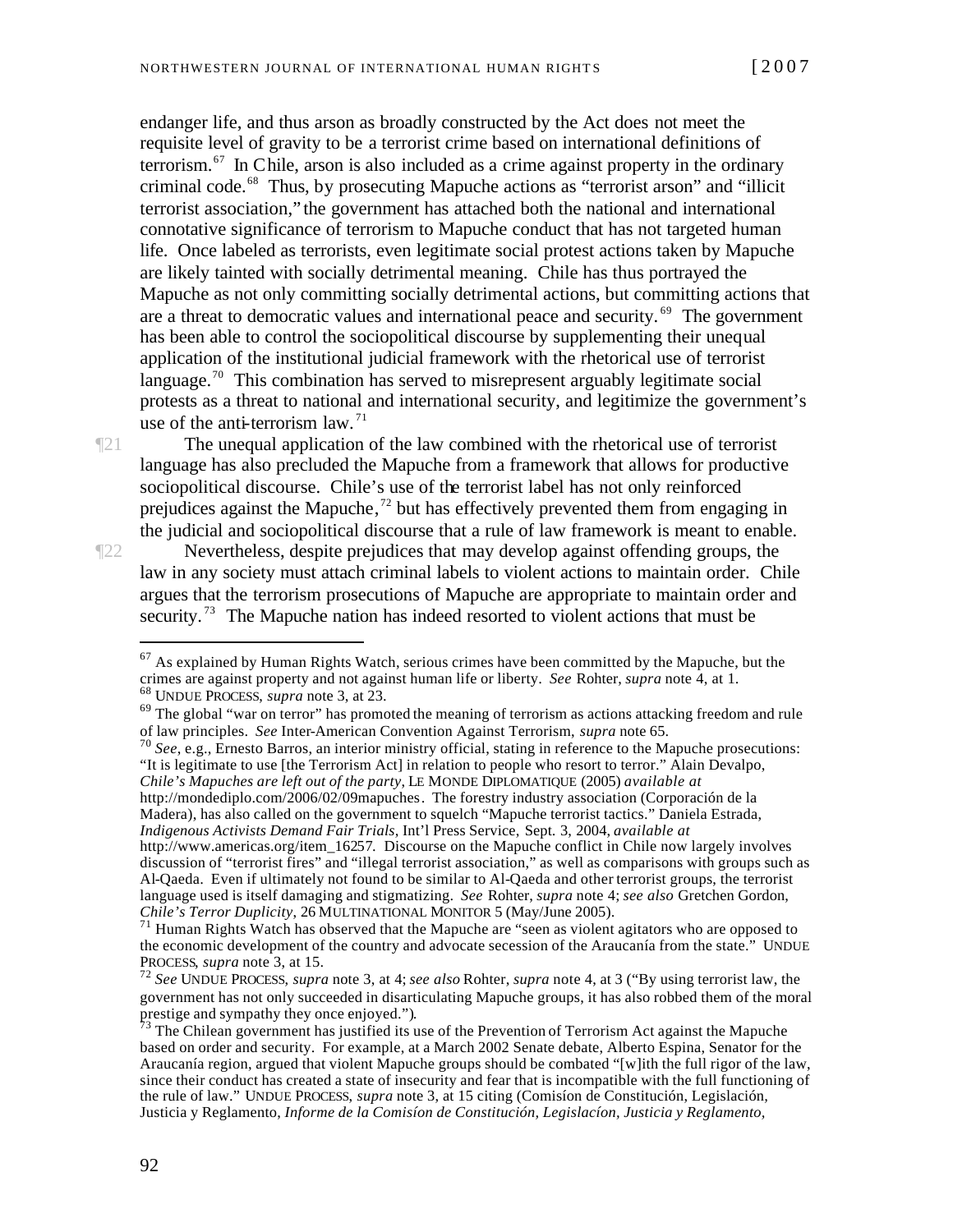criminally prosecuted, and discretion has long been afforded to national sovereigns to determine appropriate measures to maintain domestic order. Furthermore, despite many international definitions on terrorism, there is no single consensus definition.<sup>74</sup> Thus, Chile arguably is properly using its discretion as a national sovereign in defining and prosecuting terrorism. Moreover, Mapuche actions arguably constitute terrorism under international definitions.<sup>75</sup> However, the absence of a consensus international definition does not mean that terrorism is an indescribable form of violence or that states are not subject to restrictions in developing responses.<sup>76</sup> Derogation from international human rights treaty obligations must only occur in times of "public emergency" that "threaten the life of the nation."<sup>77</sup> Furthermore, derogation based on national security must be viewed in the context of other feasible remedies to the Mapuche land conflict. Even if Chile is afforded discretion on how to best preserve domestic security, the government must not derogate from fundamental human rights as prescribed by the ICCPR, including the international restriction on discrimination based solely on ethnic origin.<sup>78</sup> Therefore, the unequal application of the law against Mapuche defendants would likely remain a violation of Chile's international obligations.

 $\overline{a}$ 

¶23 Nevertheless, Chile's great strides in transitioning to democracy and developing rule of law institutions arguably should preclude international criticism of any rule of law erosion. The international community should arguably defer to Chile's sovereign discretion because a vast majority of country practices have been found to conform to international rule of law principles.<sup>79</sup> However, critical rule of law analyses designed to ensure human rights protections should not only be applied to governments exhibiting large-scale rule of law breakdowns. In fact, the Chilean government's widespread

<sup>75</sup> Recent international definitions of terrorism have concluded that terrorism is any action that is intended to cause death or serious bodily harm to civilians or non-combatants, when the purpose of such an act, by its nature or context, is to intimidate a population or to compel a Government or an international organization to do or to abstain from doing any act. *Id*. at para. 164. An argument could be made that Mapuche actions have been intended to harm civilians to compel the Chilean government from pursuing their economic policies on the disputed lands, however, no one has been injured by Mapuche actions. <sup>76</sup> Inter-American Commission on Human Rights, *Report on Terrorism and Human Rights*, para. 7 (2004). <sup>77</sup> *See* Office for the High Commissioner of Human Rights, *Terrorism and Human Rights,* U.N. Doc E/Cn/4/Res/2003/68 (Apr. 25, 2003) *available at* http://www.unhchr.ch/terrorism/index.html. No derogation is ever allowed from the non-derogable rights listed in ICCPR arts. 4 and 27. For example, it is never allowed to discriminate solely based on ethnic origin. *See also* Inter-American Convention on Terrorism, *supra* note 64, at art. 15 ("measures carried out under this Convention shall take place with full respect for the rule of law, human rights and fundamental freedoms").

 $78 \text{ Under the ICCPR, certain rights are non-derogable and any derogation from the other rights guaranteed.}$ by the Covenant must be made in strict conformity with ICCPR art. 4. *See also* U.N. General Assembly Resolution 57/219 (Dec. 18, 2002) ("*Affirms* that States must ensure that any measure taken to combat terrorism complies with their obligations under international law, in particular international human rights, refugee and humanitarian law."); ENFORCING INTERNATIONAL LAW NORMS AGAINST TERRORISM 519 (Bianchi, Andrea ed.) (2004); Office of the High Commissioner of Human Rights [OHCHR], *Protecting Human Rights and Fundamental Freedoms while Countering Terrorism*, U.N. Doc. A/Res/57/219/18 (Dec. 2002); Committee Members of the Council of Europe, *Guidelines on Human Rights and the Fight Against Terrorism*, (July 11, 2002) ("Human rights guarantees should never be disregarded."); Office of the High Commissioner for Human Rights, *Protection of human rights and fundamental freedoms while countering terrorism*, U.N. Doc E/CN.4/Res/2003/68, ¶ 3, (Apr. 25, 2003) *available at* 

http://ap.ohchr.org/documents/E/CHR/resolutions/E-CN\_4-RES-2003-68.doc.

<sup>79</sup> WORLD BANK INDICATORS, *supra* note 59, at 110.

*recaído en el encargo que le hiciera el Senado respecto del conflicto Mapuche en relacíon con el orden púpblico y la seguridad cíudadana en determinadas regions*, Boletín No. S680-12 (July 9, 2003)). <sup>74</sup> *See* Secure World Report, *supra* note 65, at para. 11.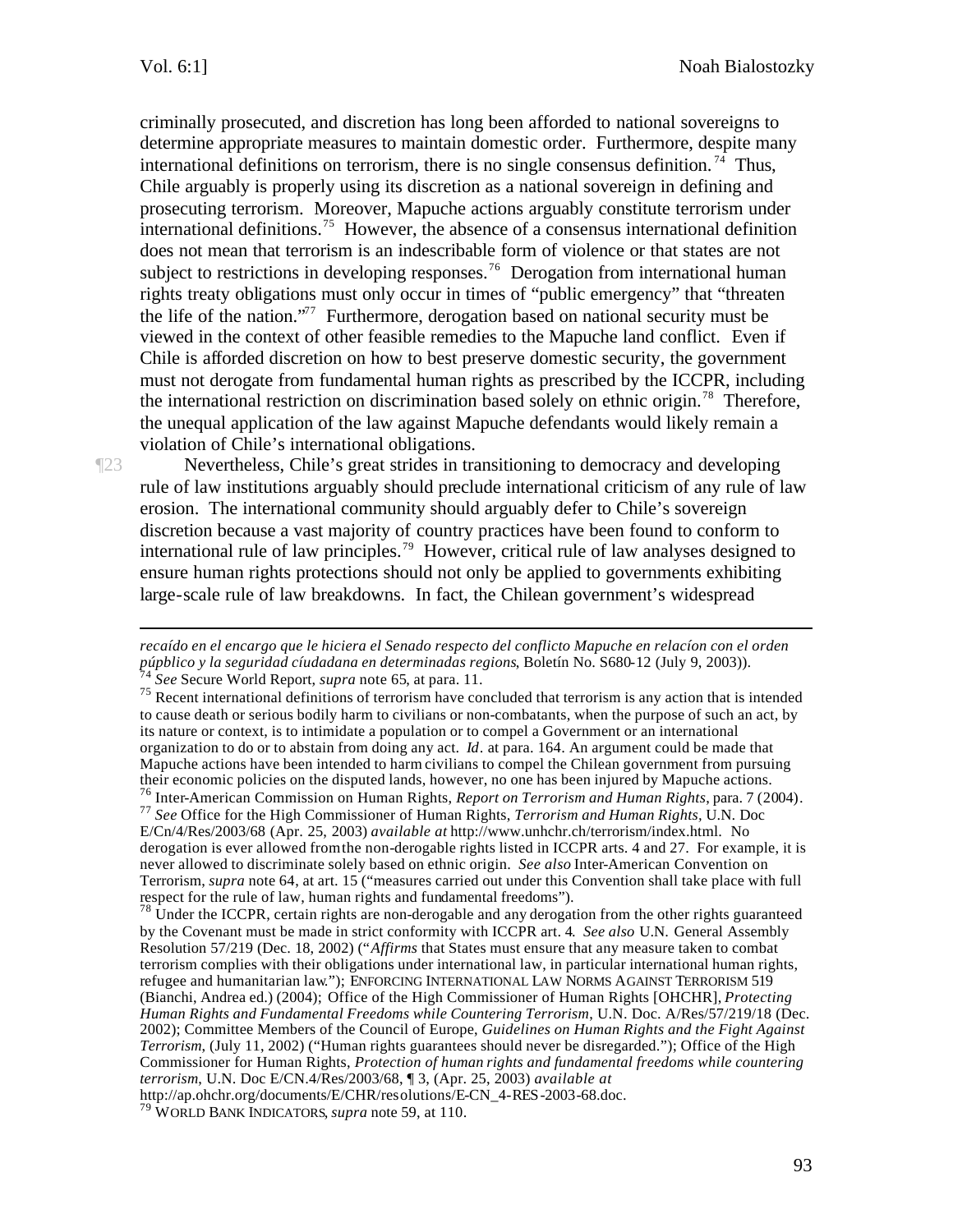respect for, and adherence to, rule of law principles, arguably makes its willful disregard of rule of law protections with regard to Mapuche even more irreconcilable. The government has had opportunities to promote reconciliation and discourse in the Mapuche conflict consistent with rule of law principles. In 2002-2003, a special Chilean Senate committee met for more than a year to discuss the public security aspect of the Mapuche land conflict. Fifteen prominent landowners that had suffered attacks testified to the committee, but only one Mapuche representative was invited.<sup>80</sup> Additionally, CONADI, the mechanism designed to mediate between government and Mapuche land interests, has been ultimately controlled by the government's economic interests.<sup>81</sup>

#### IV. POTENTIAL REMEDIES FOR THE MAPUCHE

¶24 Chile's failure to adhere to rule of law principles, that has enabled violation of Mapuche human rights, could be addressed in both national and international fora. However, because the nature of the violations involve a domestic failure to afford procedural safeguards to Mapuche, traditional domestic legal remedies are likely not a practical solution. Therefore, non-judicial domestic remedies and international quasijudicial remedies are likely the best current remedial options to address Mapuche grievances.

#### *A. Domestic Remedial Options*

¶25 Over the past decade, the international community has attempted to press the Chilean government into amending the Terrorism Act and reforming their treatment of the Mapuche nation.  $82$  As evidenced by the terrorism prosecutions, the Indigenous Peoples Act of 1993<sup>83</sup> does not provide adequate protection for Mapuche human rights. In the past few years, a national and international campaign lobbying for the release of Mapuche imprisoned for terrorism urged the Chilean President to find a solution. The lobbying campaign elicited a government promise to put top priority on a bill that would have set the prisoners free. However, in September 2006, after several delays, the Senate voted against the bill.<sup>84</sup> Despite the bill's defeat, the campaign demonstrated a growing national and international recognition of the failures of the Chilean state with regard to the Mapuche.<sup>85</sup> Using this momentum, civil society in Chile, with the support of

<sup>80</sup> UNDUE PROCESS, *supra* note 3, at 17.

<sup>&</sup>lt;sup>81</sup> For example, the construction of a dam in Araucanía on Mapuche ancestral lands went ahead, against the express wishes of the indigenous communities affected, only after then-President Eduardo Frei intervened to secure its approval by the national environmental agency and by CONADI. Moreover, two CONADI directors who had opposed the dam were then fired in quick succession. *Id.* at 14.

<sup>&</sup>lt;sup>82</sup> See ICCPR Human Rights Committee, 1999 Annual Report to the General Assembly, A/54/40, (Oct. 21, 1999). Regarding Chile, the Committee stated: "[t]he Committee is concerned that hydroelectric and other development projects might affect the way of life and the rights of persons belonging to the Mapuche." *See also* Stavenhagen, *supra* note 5.

<sup>83</sup> Adopted in 1993, Act No. 19,253 recognized rights that were specific to indigenous peoples and expressed Chile's intention to establish a new relationship with them. Stavenhagen, *supra* note 5, at 7.

 $84$ <sup>4</sup> The bill was defeated 20 to 13, with two abstentions. The bill was submitted by Senators Alejandro Navarro and Juan Pablo Letelier of the Socialist Party (PS) and Guido Girardi of the Party for Democracy (PPD). Daniela Estrada, *Chile: Closed Door for Prisoners Galvanizes Mapuche Mobilization*, Inter-Press Service News Agency, Sept. 8, 2006, *available at* http://www.ipsnews.net/news.asp?idnews=34656.

<sup>&</sup>lt;sup>85</sup> There is significant debate regarding the proper treatment of indigenous groups and their right to self-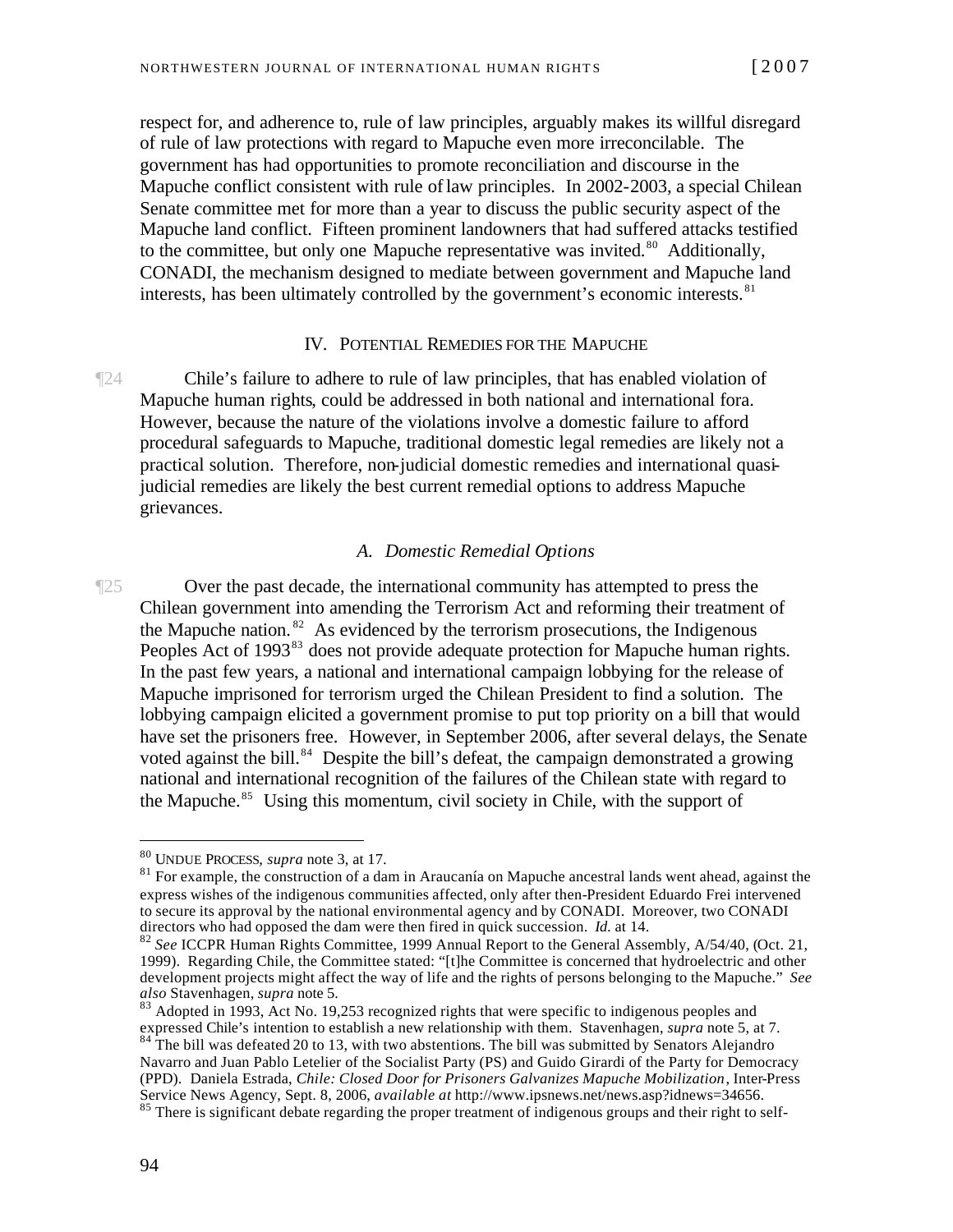sympathetic members of Parliament and international NGOs, should continue to push for various legislative reforms. Ideally, legislative reforms would include constitutional reform to explicitly recognize indigenous rights, and ratification of the International Labor Organization's ("ILO") Convention 169 on Indigenous Rights.<sup>86</sup> Chile is the only country in the Latin American region with a sizeable indigenous population that has not ratified the ILO Convention. <sup>87</sup> Also, Human Rights Watch has made further recommendations for domestic legislative reform to address the abuse of the Terrorism Act by the Chilean government.<sup>88</sup>

 $\overline{a}$ 

¶26 However, domestic legislative changes, even if made, remain unlikely to effectuate real change for the Mapuche without adherence to rule of law principles and a fundamental change in the sociopolitical characterization of the Mapuche conflict. Until the normative characterization of Mapuche grievances changes, legislative reform may not be able to overcome the stigma of terrorism. Although perhaps not achievable through discrete legislative reform, actions should be taken to promote both judicial and sociopolitical frameworks for public discourse regarding the conflict.<sup>89</sup> Initial progress in re-characterizing the Mapuche conflict can be achieved by institutional adherence to rule of law principles. Furthermore, the government should publicly recognize that despite the criminal nature of some Mapuche actions, many of their protest actions are lawful and in response to legitimate social demands.<sup>90</sup>

#### *B. International Remedial Options*

¶27 International human rights bodies may offer Mapuche individuals a forum to address their grievances. The Inter-American system has the capacity to handle individual complaints against state parties to the American Convention on Human

determination. It is not possible within the scope of this paper to explore the various views on proper nation-state treatment of indigenous peoples.

<sup>&</sup>lt;sup>86</sup> Rodolfo Stavenhagen, UN Special Rapporteur on the situation of human rights and fundamental freedoms, has submitted several domestic legislative recommendations to improve Chile-Mapuche relations. Included in his proposals are constitutional reforms to give constitutional recognition to indigenous peoples and Chilean ratification of the International Labour Organization Convention No. 169. The Governments that have succeeded the Pinochet regime have proposed constitutional reform and ratification of ILO Convention No. 169, but all proposals have been rejected by the Chilean Parliament. Stavenhagen, *supra* note 5, at para. 58. Among the rights of indigenous peoples recognized under the ILO Convention are the "[r]ights of ownership and possession of the peoples concerned over the lands in which they traditionally occupy." International Labor Organization Convention (No. 169) concerning Indigenous and Tribal Peoples in Independent Countries, entry into force Sept. 5, 1991, *available at*  http://www.unhchr.ch/html/menu3/b/62.htm.

<sup>87</sup> Ratification status of International Labor Organization Convention 169, http://www.ilo.org/ilolex/cgilex/ratifce.pl?C169 (last visited Dec. 10, 2006) (stating that Argentina, Bolivia, Brazil, Colombia, Paraguay and Peru have ratified the Convention).

 $88$  Included in their recommendations are legislative removal of the anti-terrorism law and ending the use of military tribunals for civilians. *See* UNDUE PROCESS, *supra* note 3, at 9-10.

<sup>89</sup> *See* U.N. General Assembly, *International Decade of the World's Indigenous People*, U.N. A/RES/49/214 ( Feb. 17 1995) (encouraging governments to seek "means, in consultation with indigenous people, of giving indigenous people greater responsibility for their own affairs and an effective voice in decisions on matters which affect them."); *see also* Conference on Security and Cooperation in Europe, *Report of the CSCE Meeting of Experts on National Minorities, July 1-19, 1991*, *reprinted in* 30 INT'L LEGAL MATERIALS 1692-1702 (Nov. 1991) (stating that over the long-term, minority issues are best resolved in a rule of law framework).

<sup>90</sup> *See* Stavenhagen, *supra* note 5, at Executive Summary.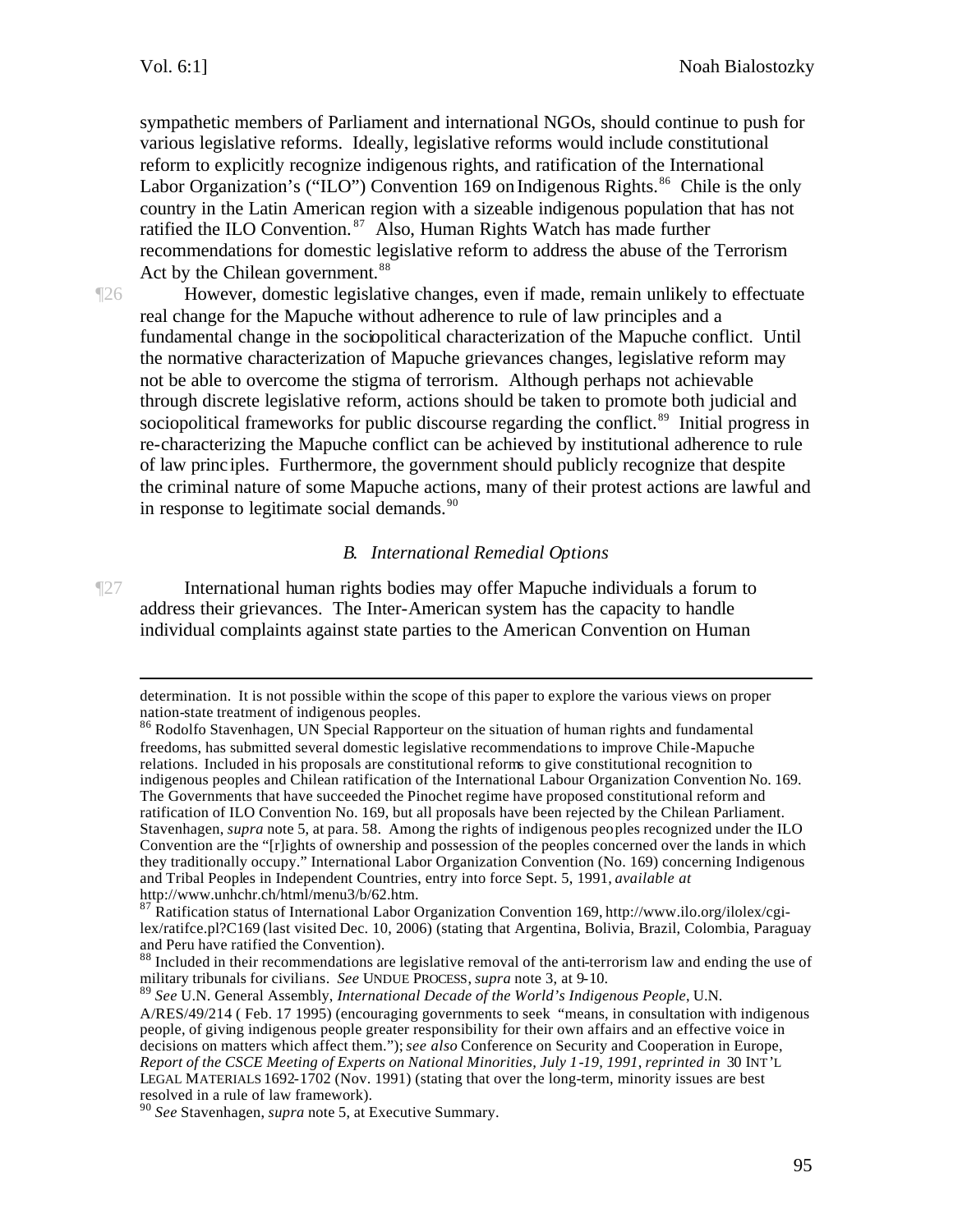Rights.<sup>91</sup> Additionally, Mapuche could file individual complaints against Chile to the United Nations ("UN") Human Rights Committee.<sup>92</sup>

¶28 The Mapuche could file a complaint to the UN Human Rights Committee claiming that Chile has breached its obligations under the ICCPR. Specifically, the Mapuche could rely on the rule of law protections provided by Article 14 and the nondiscrimination provisions of Article  $2.^{93}$ . However, the Human Rights Committee has no powers of enforcement and thus even if it did hear the Mapuche complaint, it could do little more than condemn the Chilean government.

 $\overline{a}$ 

¶29 A case brought in the Inter-American system may have more promise. In a case before the Inter-American Court, the Mapuche could claim a breach of Chile's obligations under the American Convention on Human Rights. The Mapuche could argue that Chile has violated both the fair trial provisions of Article 8 and the nondiscrimination provisions of Article  $1.^{94}$  Also, the Mapuche could argue that both the prosecution for terrorism and the use of military tribunals constitute violations of the Convention. Chile would likely argue that their prosecutions were necessary to preserve order and security. Furthermore, Chile would argue that the Terrorist Act was lawfully enacted. However, the Mapuche could rebut Chile's argument on two grounds. First, the Mapuche could rely on the Inter-American Convention against Terrorism that provides that counterterrorism measures must be carried out with full respect for the rule of law, human rights and fundamental freedoms.<sup>95</sup> Even if the Court finds that Mapuche actions constitute terrorism, the Inter-American Court has stated firmly that, even in emergency situations, a State may not derogate from rule of law protections.<sup>96</sup> Secondly, Chile may

 $91$  Chile ratified the American Convention on August 8, 1990.

<sup>&</sup>lt;sup>92</sup> Chile is a state party to the Optional Protocol to the ICCPR. *See* Office of the United Nations High Commissioner for Human Rights [OHCHR], Optional Protocol to the ICCPR, New York, 16 December 1966, http://www.ohchr.org/english/countries/ratification/5.htm (last visited Aug. 18, 2007).

<sup>93</sup> ICCPR art. 14.1 states that: "All persons shall be equal before the courts and tribunals. In the determination of any criminal charge against him, or of his rights and obligations in a suit at law, everyone shall be entitled to a fair and public hearing by a competent, independent and impartial tribunal established by law." Article 2 states that: "Each State Party to the present Covenant undertakes to respect and to ensure to all individuals within its territory and subject to its jurisdiction the rights recognized in the present Covenant, without distinction of any kind, such as race, colour, sex, language, religion, political or other opinion, national or social origin, property, birth or other status."

American Convention on Human Rights, "Pact of San Jose, Costa Rica," opened for signature Nov. 22, 1969, 1144 U.N.T.S. 123, *available at* http:// www.oas.org/juridico/english/Treaties/b-32.html [hereinafter American Convention]. Article 8 of the American Convention provides several due process guarantees and states in § 1 that "[e]very person has the right to a hearing, with due guarantees and within a reasonable time, by a competent, independent, and impartial tribunal." However, the American Convention, although modeled after the ICCPR, notably does not contain a parallel provision to Article 27 of the ICCPR which recognizes the rights of members of minority groups. The Inter-American Democratic Charter art. 9, Sept. 11, 2001, 40 I.L.M. 1289, 1290, available at http://www.oas.org/charter/docs/resolution1\_en\_p4.htm, does provide for the "promotion and protection of human rights of indigenous peoples and migrants," but this Charter remains a non-binding resolution.

<sup>95</sup> Inter-American Convention Against Terrorism, *supra* note 65, at art. 1. However, Chile only ratified the Convention in August 2004 and thus could argue that their obligations under the Convention only began in 2004.

 $96$  Habeas Corpus in Emergency Situations (arts. 27(2) and 7(6) of the American Convention), Advisory Opinion OC-8/87, January 30, 1987, Inter-Am. Ct. H.R. (Ser. A) No. 8 (1987) ("There exists an inseparable bond between the principle of legality, democratic institutions and the rule of law . . . The judicial guarantees essential for the protection of human rights not subject to derogation, according to 27.2 of the Convention, are those to which the Convention expressly refers in arts 7.6 and 25.1, considered within the framework and the principles of art. 8, and also those necessary to the preservation of the rule of law.").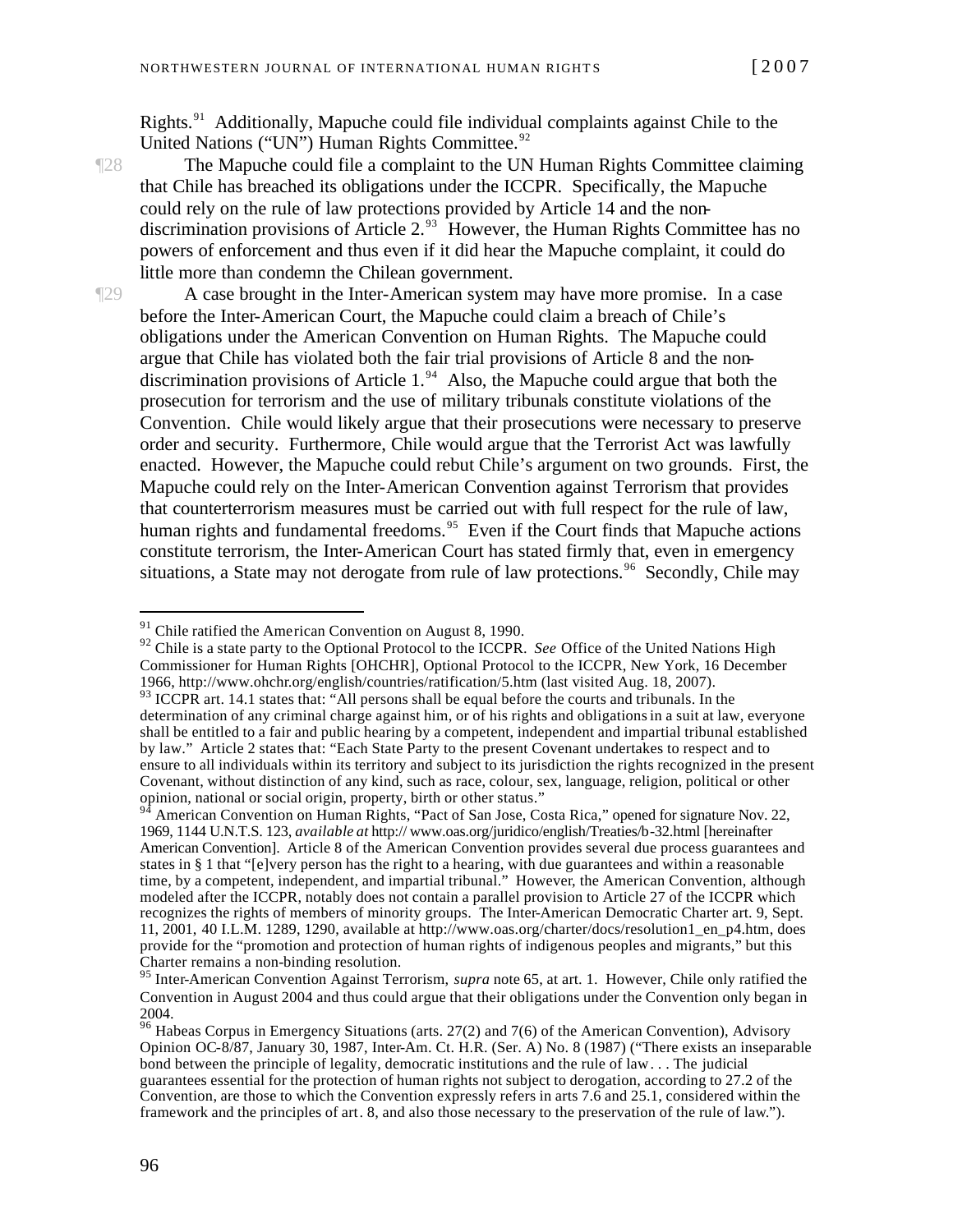not rely on domestic law to breach international obligations. The *pacta sunt servanda*  principle of international law, codified in the Vienna Convention on the Law of Treaties, holds that States must execute in good faith the treaties they adhere to and the international obligations arising from them.<sup>97</sup> The Inter-American Court of Human Rights has explicitly invoked the principle, stating that: "[p]ursuant to international law, all obligations imposed by it must be fulfilled in good faith; domestic law may not be invoked to justify non-fulfillment."<sup>98</sup> Therefore, Chile can arguably not rely on the Terrorist Act to violate their international obligations.

¶30 Nevertheless, whether a Mapuche complaint would reach the Inter-American Court depends on a referral by the Inter-American Commission.<sup>99</sup> Given the large number of human rights violations that persist in the region,  $100$  and the difficulties of enforcement, the Inter-American system may not be able to provide relief to the Mapuche. However, the Inter-American Court has had success engendering change in Chilean domestic laws.<sup>101</sup> Furthermore, the Inter-American Commission has shown considerable interest in indigenous rights issues. In July 2006, the Commission held a thematic hearing regarding the manner in which several OAS countries violated the collective property rights of indigenous peoples with respect to their lands and natural resources.<sup>102</sup> Therefore, the Inter-American system may provide a forum to redress Mapuche grievances and to pressure Chile to take domestic action to adhere to rule of law principles and protect Mapuche rights.

## V. THE NEED FOR DISCRETE CONSIDERATION OF INDIGENOUS AND MINORITY GROUPS IN RULE OF LAW ANALYSES

 $\overline{a}$ 

¶31 Although the Inter-American system could provide a forum for Mapuche grievances, it may not be able to generally deter further abuses of indigenous rights under the label of counterterrorism. Rule of law analyses are mechanisms that could serve to publicize violations of indigenous and minority group rights, and generate international

<sup>97</sup> Vienna Convention on the Law of Treaties, 1155 U.N.T.S. 331, 8 I.L.M. 679**,** *entered into force* Jan. 27, 1980.

<sup>&</sup>lt;sup>98</sup> Inter-American Court of Human Rights, International Responsibility for the Promulgation and Enforcement of Laws in violation of the Convention (arts. 1 and 2, American Convention on Human Rights), Advisory Opinion OC-14/94 of December 1994, Series A No. 14, para. 35.

<sup>&</sup>lt;sup>99</sup> The procedure for handling individual complaints under the American Convention begins with the Inter-American Commission. The Court may consider a case that is brought either by the Commission or by a state party to the Convention. Cecilia Medina, *The Inter-American Commission on Human Rights and the Inter-American Court of Human Rights: Reflections on a Joint Venture* 12 HUM. RTS. Q. 439, 440 (1990). <sup>100</sup> *See* Tom Farer, *The Rise of the Inter-American Human Rights Regime: No Longer a Unicorn, Not yet an* 

*Ox, reprinted in* THE INTER-AMERICAN SYSTEM OF HUMAN RIGHTS 32 (David Harris and S. Livingstone, eds.) (1998).

<sup>&</sup>lt;sup>101</sup> In 2001, the Inter-American Commission ruled that Chile's prohibition on the film "The Last Temptation of Christ" violated Article 13 of the American Convention. "The Last Temptation of Christ" Case, Judgment of February 5, 2001, Inter-Am Ct. H.R. (Ser. C) No. 73 (2001), *available at*  http://www1.umn.edu/humanrts/iachr/C/73-ing.html.In January 2004, Chile changed its film classification system to abolish film censorship. *See* United States Department of State, Bureau of Democracy, Human Rights and Labor, *Country Reports on Human Rights Practices 2003: Chile*, (Feb. 25, 2004), http://www.state.gov/g/drl/rls/hrrpt/2003/27890.htm.

 $102^{\circ}$  Indian Law Resource Center, Indigenous Organizations and Peoples Denounce how Panama, Guatemala, Costa Rica and Nicaragua Violate their Collective Property Rights to their Lands and Natural Resources in a Hearing before the Inter-American Commission on Human Rights (July 28, 2006), http://www.indianlaw.org.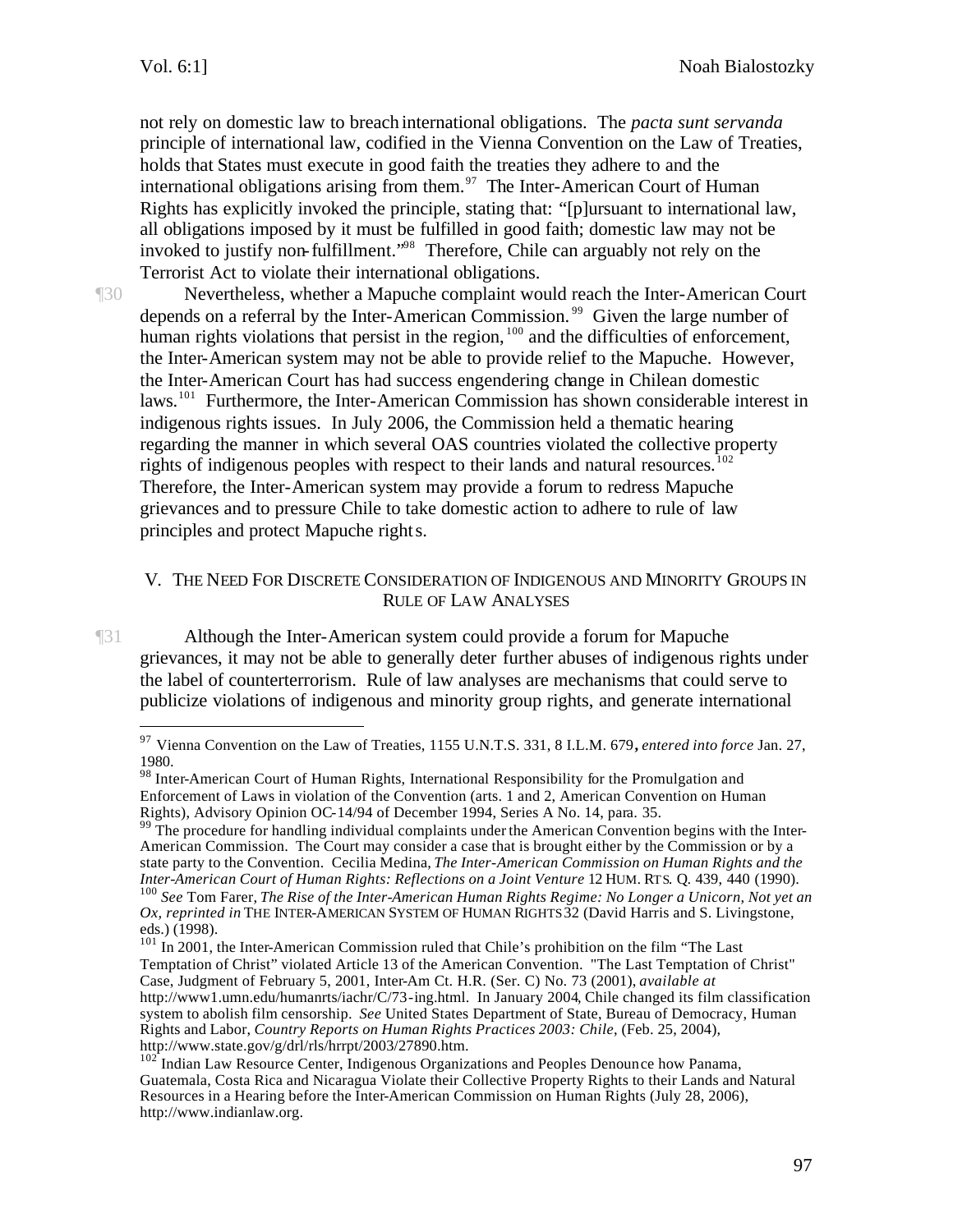discourse on the importance of protecting such groups despite the exigencies of counterterrorism. Rule of law analyses measure the extent to which a country adheres to rule of law principles in various sectors of society. The role of human rights in national counterterrorism policy has entered rule of law discourse, and there is substantial acknowledgement in the international community that the "war on terror" threatens rule of law principles and thus should be monitored in this context. The "war on terror" has effectively created a continual circumstance of crisis, allowing states to erode rule of law principles on the premise of maintaining national security. In the "war on terror," as in past times of crisis, the emphasis on national order and security has involved curtailment of human rights.<sup>103</sup> In this context, the indiscriminate use of the terrorism label has provided cover for many countries trying to escape their human rights obligations and engage more easily in direct or indirect persecution of minority groups.<sup>104</sup> However, in rule of law analyses to this point, despite consideration of the need to balance human rights and counterterrorism, there has been very little discrete consideration of the precarious position of indigenous and minority groups.

## *A. Indigenous and Minority Groups are Most Vulnerable to Rule of Law Erosions Resulting from Counterterrorism Measures*

¶32 Indigenous and minority groups are often the first to suffer from erosions of the rule of law as a result of counterterrorism measures.<sup>105</sup> As evidenced by the Mapuche example in Chile, use of the terrorism label can serve to disguise the persecution of minority groups as legitimate actions within a rule of law system. The situation in Chile is not isolated, and in Latin America "terrorist" has often replaced "communist" as means to justify suspension of basic rights of indigenous people and to avoid dialogue over issues such as land and resources.<sup>106</sup> Furthermore, countries around the world have used terrorism language as a pretext to persecute minority groups.<sup>107</sup> Given the growing

<sup>103</sup> *See* Mary Robinson, *supra* note 57; Bianchi, *supra* note 78, at 519 (stating that international terrorism has caused some states to adopt emergency legislations allowing derogation from international human rights obligations); *see also* Korematsu v. United States, 323 U.S. 214 (1944) (upholding establishment of internment camps for all persons of Japanese ancestry based on dangers of WWII); James Madison, Report on the Alien and Sedition Acts (Jan. 7, 1800), *in* JAMES MADISON, WRITINGS 639 (Jack N. Rakove ed., 1999) (criticizing four laws passed by the U.S. Congress in 1798 in anticipation of war with France that authorized detainment or expulsion of 'dangerous' aliens and curtailed press criticism of government). <sup>104</sup> Minority Rights Group International, *Global 'War on Terror' has become a Global War on Minorities*, (Sept. 8, 2006), http://www.minorityrights.org/news\_detail.asp?ID=394; *see also* Mary Robinson, *supra* note 57 ("The reality is that by responding in this way the United States has, often inadvertently, given other governments an opening to take their own measures which run counter to the rule of law and

undermine efforts to strengthen democratic forms of government.").

<sup>&</sup>lt;sup>105</sup> One of the most distinctive features of minority rights and legal protection is that minorities need the greatest legal protections during times of crisis. *See generally Korematsu*, *supra* note 101.

<sup>&</sup>lt;sup>106</sup> Theodore McDonald, lecturer in Anthropology and Social Studies at Harvard, has stated that in many places in Latin America the term "terrorist" has replaced "communist" as a means to justify suspension of the basic rights of indigenous people and to avoid dialogue over ongoing issues such as land and resources. Minority Rights Group International, *supra* note 103. *See also* Office of the High Commissioner of Human Rights [OHCHR], *Protecting Human Rights and Fundamental Freedoms while Countering Terrorism*, U.N. Doc. A/Res/57/219/18 (Dec. 2002) (drawing attention to the dangers inherent in the indiscriminate use of the term "terrorism" and the resulting new categories of discrimination).

<sup>107</sup> The United States has been widely charged with violating minority rights. *See*, *e.g.*, Human Rights Watch, Witness to Abuse: Human Rights Abuses under the Material Witness Law since September 11, (June 2005), http://hrw.org/reports/2005/us0605/us0605.pdf ("since the attacks of September 11, 2001, at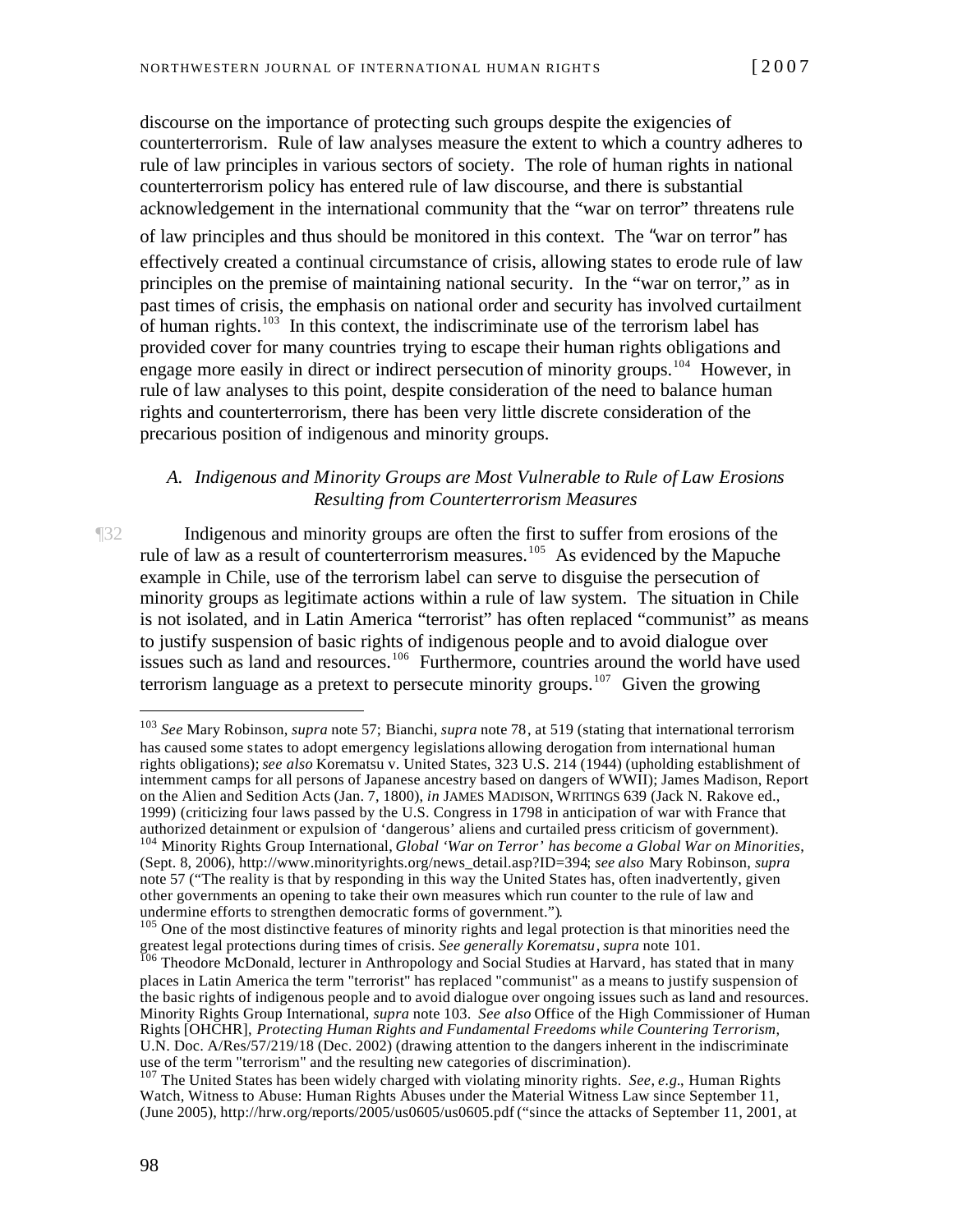$\overline{a}$ 

prominence of rule of law analyses as indicators of human rights compliance, and the concurrent increase of counterterrorism measures that erode rule of law principles and enable human rights abuse of minority and indigenous groups, discrete consideration should be given to the treatment of such groups in rule of law analyses.

## *B. Rule of Law Analyses Recognize the Need to Balance Human Rights with Counterterrorism Policy*

¶33 Rule of law analyses have the potential to generate significant international recognition of the need to protect minority and indigenous groups from misuse of the label of terrorism. The rule of law continues to emerge as a fundamental indicator of judicial development and the protection of human rights. Furthermore, rule of law principles have been advanced as essential to preserving democracy over the long-term.<sup>108</sup> Moreover, even in countries where democracy may not be feasible, the rule of law has been cited as an important benchmark for ensuring human rights protections.<sup>109</sup> Adherence to the rule of law has been specifically cited as a necessary safeguard to prevent human rights abuses in the name of counterterrorism efforts<sup>110</sup> and prominent international jurists recognize that a balance must be struck between counterterrorism measures and adherence to the rule of law. <sup>111</sup> In 2005, the United Nations Expert

least seventy men living in the United States – all Muslim but one – have been thrust into a Kafkaesque world of indefinite detention without charges, secret evidence, and baseless accusations of terrorist links."). The use of terrorism language has spread to countries all over the world. The violent repression of Muslim Uighurs in China, the ongoing denial of rights for Kurds in Turkey and the Russian occupation of Chechnya have all violated international human rights obligations and have all been explained away as a contribution to the "war on terror." Also, the United Kingdompassed the Anti-Terrorism Crime and Security Act in 2001 and since September 11, 2001 almost 950 people have been arrested under the Act, the majority of them Muslim. Preti Taneja, *Global War on Minorities*, Oct. 2, 2006, http://www.tompaine.com/articles/2006/10/02/global\_war\_on\_minorities.php (last visited Aug. 18, 2007). Canada also changed its laws in response to 9/11, the Anti-Terrorism Act allows government to make "preventive arrests." *See* Department of Justice Canada, *Royal Assent of Bill C-36, The Anti-Terrorism Act*, http://www.justice.gc.ca/en/news/nr/2001/doc\_28217.html (last visited Aug. 18, 2007). Representatives from Arab and Muslim groups stated that the police has targeted their groups under the Act. *See* Public Safety and Emergency Preparedness Canada, *Review of the Anti-Terrorism Act*, (Feb. 14, 2005) http://www.psepc.gc.ca/media/sp/2005/sp20050214-en.asp (last visited Aug. 18. 2007); *see also* HUMAN RIGHTS WATCH, BROKEN PEOPLE: CASTE VIOLENCE AGAINST INDIA'S UNTOUCHABLES (1999), *available at* http://www.hrw.org/reports/1999/india/ ("Dalit activists are jailed under preventive detention statutes to prevent them from holding meetings and protest rallies, or charged as 'terrorists' and 'threats to national security.'").

<sup>108</sup> Kay Bailey Hutchinson, *Democracy and the Rule of Law,* 39 INT'L. LAW. 663, 664. (stating that the rule of law promotes democratic principles such as curbs on executive power through checks and balances, freedom of the press, freedom of worship, etc.). *See also* U.N. General Assembly, *United Nations Millennium Declaration*, G.A. Res. 55/2, U.N. GAOR, 55th Sess., Supp. No. 49, at 4, U.N. Doc. A/55/49 (2000) [hereinafter Millennium Declaration] (stating that strengthening rule of law is a vital part of strengthening human rights and democracy).

<sup>109</sup> Ignatieff, *supra* note 23.

<sup>110</sup> The Club de Madrid, a group of former heads of states from countries in all regions of the world that works to strengthen democracy throughout the world, addressed the issue of counterterrorism and the rule of law in 2005. CLUB DE MADRID: TOWARDS A DEMOCRATIC RESPONSE: THE CLUB DE MADRID SERIES ON DEMOCRACY AND TERRORISM VOL. III, THE INTERNATIONAL SUMMIT ON DEMOCRACY TERRORISM AND SECURITY 15, 49 (March 2005) [hereinafter Club de Madrid] ("[t]he global phenomenon of terrorism points to the increasing need for . . . scrupulous respect for the rule of law.").

<sup>111</sup> Mary Robinson, *supra* note 57, at 4 ("the violations of human rights standards that have occurred in the name of this so called war – no matter how necessary it is to counter terrorism – have caused tremendous damage to the efforts by many to strengthen the rule of law.").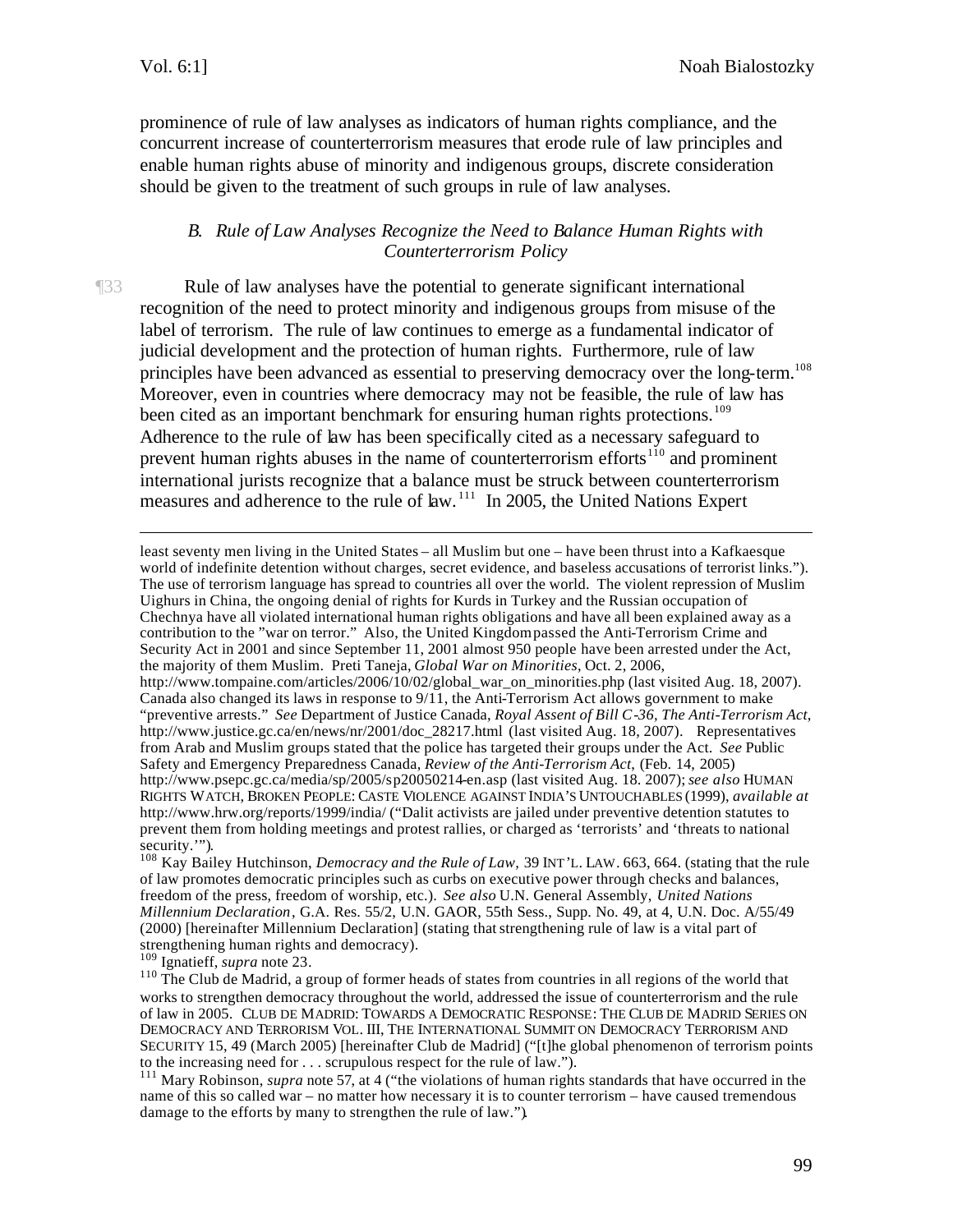Seminar on Democracy and the Rule of Law recognized that recent responses to terrorism have resulted in erosion of rule of law principles and human rights violations, and emphasized that states must uphold their human rights obligations through adherence to the rule of law when confronting terrorism.  $\frac{112}{2}$  Additionally, the International Commission of Jurists, in its 2004 Declaration on Upholding Human Rights and the Rule of Law in Combating Terrorism, stressed that states must adhere strictly to the rule of law in adopting measures aimed at suppressing acts of terrorism. Furthermore, the Commission concluded that a mechanism should be established to monitor the relationship between counter-terrorism and human rights. $113$ 

## *C. Rule of Law Analyses have thus far Failed to Discretely Consider Treatment of Minority and Indigenous Groups*

¶34 Despite growing recognition that rule of law principles are fundamental to balancing human rights with counterterrorism measures, rule of law analyses have thus far failed to provide discrete consideration of the continued threat the use of counterterrorism measures pose to indigenous and minority groups. As noted, in the context of confronting terrorism, rule of law analyses often properly acknowledge the need to strike a balance between the rule of law and counterterrorism generally. Furthermore, when discussing the protection of human rights in confronting terrorism, several rule of law analyses properly identify the principle of non-discrimination as in specific need of monitoring. <sup>114</sup> However, in the rule of law analyses examined, despite blanket prohibitions on non-discrimination, an explicit nexus between counterterrorism measures, rule of law erosion, and the effects on minority and indigenous groups was not drawn.<sup>115</sup> Certainly the principle of non-discrimination, if properly maintained, would

<sup>&</sup>lt;sup>112</sup> The Expert Seminar was convened by the Office of the High Commissioner for Human Rights based on a mandate by the Commission on Human Rights (Resolution 2003/36) to organize a second expert seminar to examine further the interdependence between democracy and human rights, with a focus on the rule of law, and to report on the conclusions of the seminar to the Commission at its sixty-first session. EXPERT SEMINAR ON DEMOCRACY AND THE RULE OF LAW, CONCLUSIONS AND RECOMMENDATIONS 14 (Mar. 2005) *available at* http://www.ohchr.org/english/issues/democracy/seminar2.htm [hereinafter EXPERT SEMINAR ON DEMOCRACY AND RULE OF LAW].

 $113$  The Commission was founded in Berlin in 1952 and its membership is composed of sixty eminent jurists who are representatives of the different legal systems of the world. INTERNATIONAL COMMISSION OF JURISTS, THE BERLIN DECLARATION: THE ICJ DECLARATION ON UPHOLDING HUMAN RIGHTS AND THE RULE OF LAW IN COMBATING TERRORISM (Aug. 2004) *available at*

http://www.icj.org/IMG/pdf/Berlin\_Declaration.pdf [hereinafter ICJ Berlin Declaration] (declaring that states must adhere strictly to the rule of law in adopting measures aimed at suppressing acts of terrorism and that a mechanism should be established to monitor counter-terrorism and human rights, but failing to identify indigenous/minority groups as those in need of special protection.).

<sup>&</sup>lt;sup>114</sup> Club de Madrid, *supra* note 109, at 32 ("The fundamental and overriding principle of nondiscrimination must be respected at all times especially in counter-terrorism measures adopted by states."). *See also* ICJ Berlin Declaration, *supra* note 112, at 2 ("To that end, counter-terrorism measures themselves must always be taken with strict regard to the principles of legality, necessity, proportionality and nondiscrimination.").

<sup>115</sup> *See* EXPERT SEMINAR ON DEMOCRACY AND RULE OF LAW, *supra* note 112 (no mention of concern for indigenous or minorities); ICJ Berlin Declaration, *supra* note 113 (failing to identify indigenous/minority groups as being in need of special protection); Millennium Declaration, *supra* note 108 (resolving to strengthen capacity to respect minority rights, and to fight international terrorism, without drawing any link to minority rights). *But see* Club de Madrid, *supra* note 110, at 48 (acknowledging that "[a]ll measures of racial profiling and other discriminatory practices against minorities or particular social and religious communities must be eliminated"). However, the Club de Madrid did not explicitly link discriminatory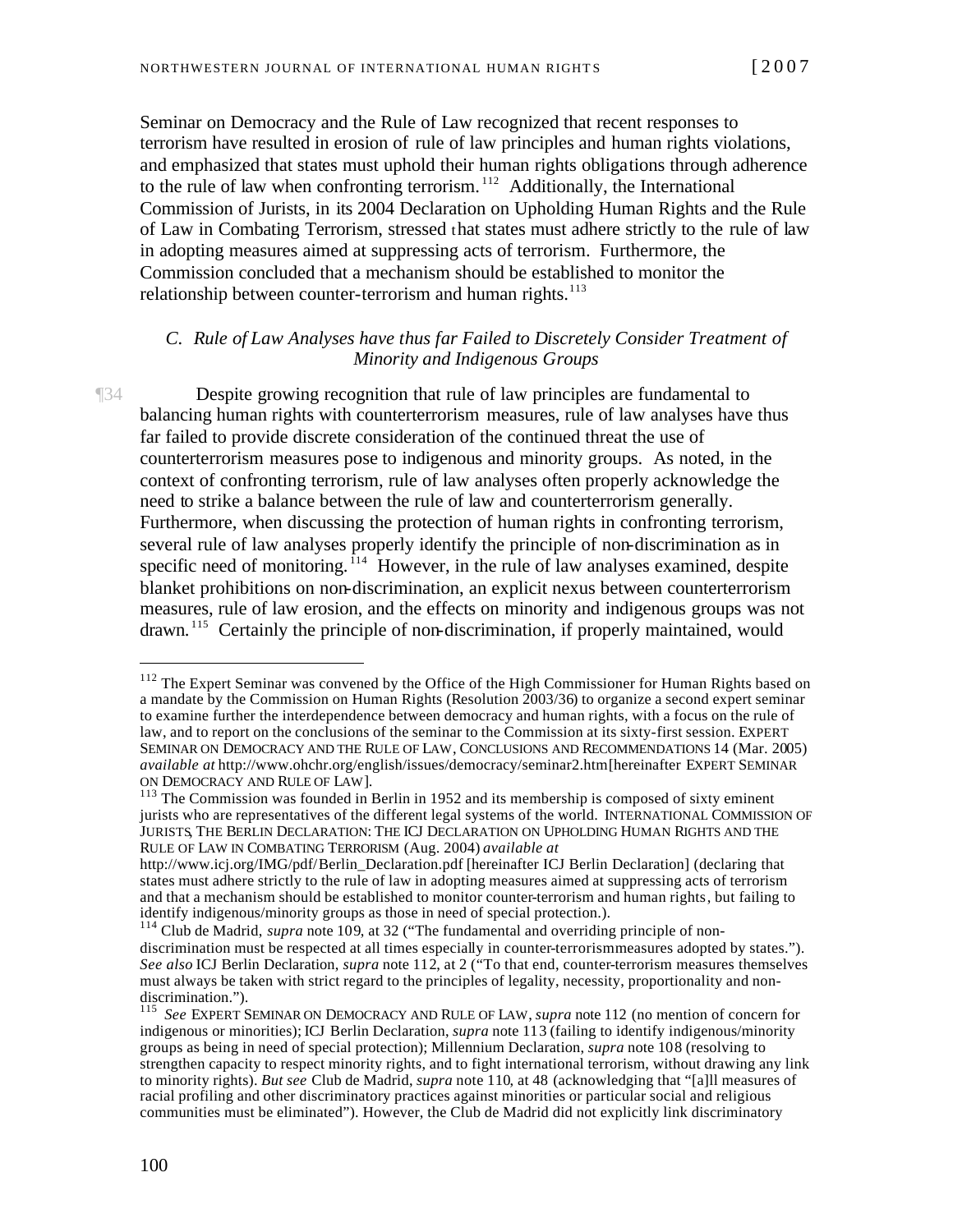provide minorities with the necessary legal protections. Furthermore, protection is arguably provided to these most vulnerable groups through international pronouncements specifically tailored to their circumstance.<sup>116</sup> However, even resolutions such as the UN Draft Declaration on the Rights of Indigenous Peoples do not draw an explicit nexus between counterterrorism policy and indigenous and minority rights.<sup>117</sup>

¶35 The Mapuche conflict demonstrates that terrorism language can be severely detrimental to indigenous group rights through the erosion of rule of law principles.<sup>118</sup> Thus, given that minority groups are most vulnerable to abuses resulting from erosions in the rule of law, there remains a need to promote consideration of the precarious position of indigenous and minority groups with respect to counterterrorism policy. The express inclusion of the treatment of indigenous and minority groups in rule of law analyses would provide specific, symbolic analysis of this ongoing form of discrimination. The situation in Chile demonstrates that a comprehensive rule of law analysis requires discrete consideration of minority and indigenous treatment.

## *D. Chilean Rule of Law Index Score Demonstrates the Need for Discrete Consideration of Minority/Indigenous Treatment to Provide a Comprehensive Rule of Law Analysis*

¶36 The World Bank has undertaken a Rule of Law Index to present a comprehensive rule of law measurement as part of their 2006 World Governance Indicators.<sup>119</sup> Specifically, the Rule of Law Index measures the extent to which agents have confidence in and abide by the rules of society, in particular the quality of contract enforcement, the police, and the courts.<sup>120</sup> The Rule of Law Index reflects the statistical aggregation of survey and poll responses on the quality of governance.<sup>121</sup> In 2006, Chile scored in the  $87<sup>th</sup>$  percentile and received the highest score in South America. The Chilean score was based on the aggregate data of fifteen polls and surveys.<sup>122</sup> The fifteen sources each provided an aggregation of responses on particular rule of law attributes.<sup>123</sup> Despite the

practices to counterterrorism efforts. The Club de Madrid did, however, recognize the importance of the inclusion and integration of minority and diaspora communities into societies.

<sup>116</sup> The protection of indigenous groups is codified in various charters and declarations. *See, e.g.,* Inter-American Democratic Charter, supra note 94; Draft Declaration on the Rights of Indigenous Peoples, U.N. Doc. E/CN.4/Sub.2/1994/2/Add.1 (1994). However, there is no binding international law that explicitly protects indigenous groups.

<sup>117</sup> *See Id.*

<sup>118</sup> *See* Mauricio Buendia, *Chilean Injustice Against the Mapuche People: Acquitted, but still Incarcerated,*  GIRALUNA (Chile), Aug. 2005, *available at* http://www.americas.org/item\_22664.

<sup>&</sup>lt;sup>119</sup> In 2005, the World Bank performed the latest update of their worldwide governance indicators covering 213 countries and territories and measuring six dimensions of governance: voice and accountability, political stability and absence of violence, government effectiveness, regulatory quality, rule of law, and control of corruption. WORLD BANK, 2006 WORLD GOVERNANCE INDICATORS, *available at*  www.worldbank.org/wbi/governance/govmatters5.

<sup>&</sup>lt;sup>120</sup> The Index's rule of law scoring is based on a number of factors. Rule of Law Sources, 2006 World Governance Indicators, http://info.worldbank.org/governance/kkz2005/pdf/rl.pdf (last visited Aug. 18, 2007).

 $121$  The surveys and polls are aggregated as reported by a number of survey institutes, think-tanks, nongovernmental organizations, and international organizations. *Id.* 

 $^{122}$  The Chart can be seen at http://info.worldbank.org/governance/kkz2005/sc\_chart.asp by clicking on the "List" for Rule of Law, 2005, in the Statistical Table for all Governance Indicators for Chile.

<sup>123</sup> *See, e.g.,* Cingranelli-Richards Human Rights Dataset, Factors considered for Chile,

http://info.worldbank.org/governance/kkz2005/pdf/HUM.pdf (last visited Aug. 18, 2007) [hereinafter CIRI Humans Rights Dataset]. The Cingranelli-Richards ("CIRI") Human Rights Dataset provided a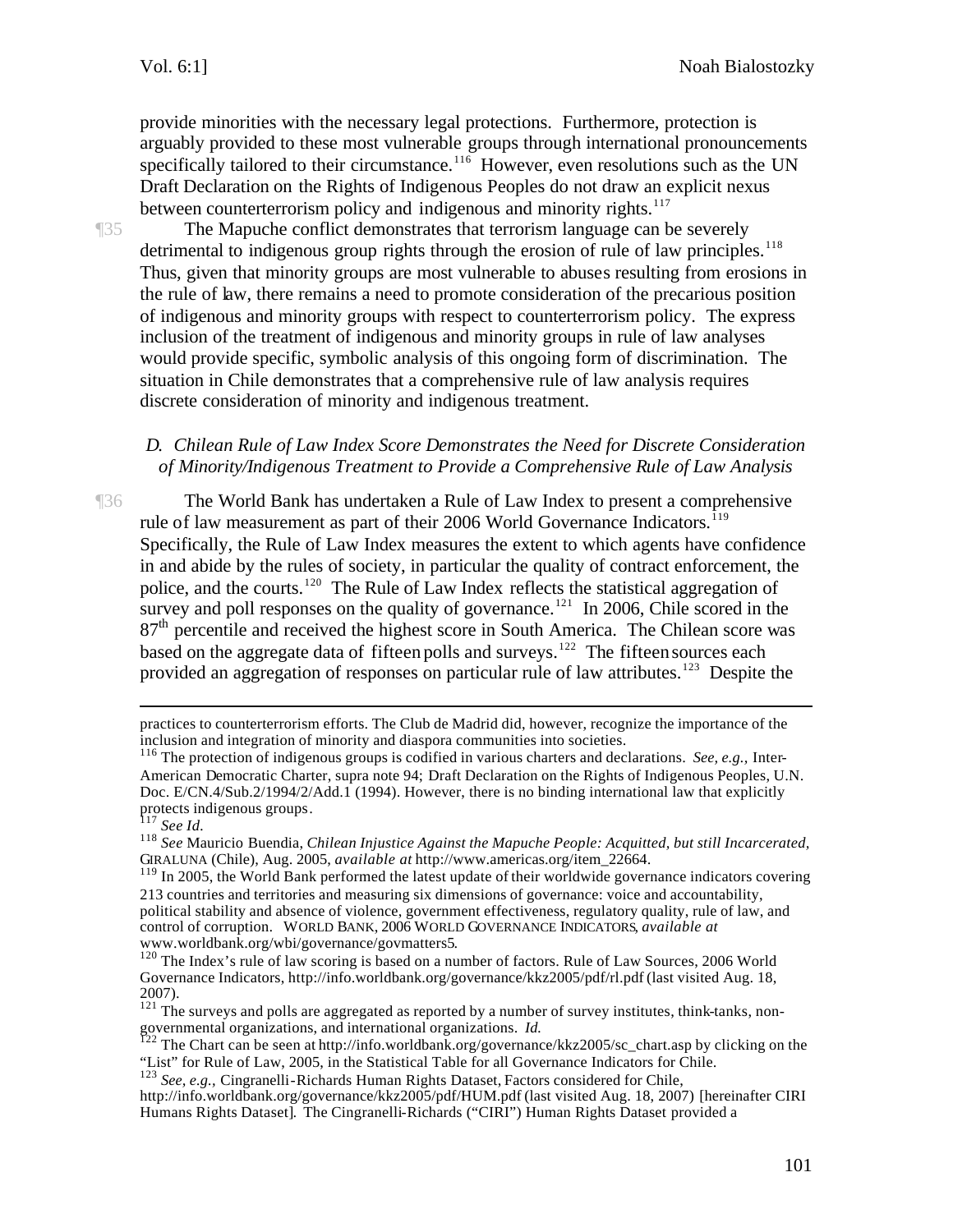wide variety of factors considered, none of the fifteen sources expressly considered the treatment of minority or indigenous groups as part of their rule of law analysis.<sup>124</sup> Furthermore, no source expressly considered the effects of counterterrorism measures on the rule of law.  $125$ 

¶37 Admittedly, the World Bank Index is largely tailored to business interests and threats posed by rule of law erosion to the security of foreign investment. However, the Index is presented as a comprehensive measurement reflecting more than rule of law principles applied merely to business interests. Furthermore, as a development institution involved in technical assistance to further human rights protection throughout the world, the World Bank has consistently emphasized the importance of the rule of law and good governance.<sup>126</sup> Thus, the World Bank Index should arguably consider the factors most likely to erode the rule of law and enable human rights violations. Given the current geopolitical climate, counterterrorism policy is a significant factor that should be considered in rule of law analyses.<sup>127</sup> Furthermore, indigenous and minority groups are specifically vulnerable to erosions in the rule of law and thus merit discrete consideration in any thick conception of the rule of law. The express inclusion of minority and indigenous treatment in rule of law analyses would provide a more comprehensive indicator of a country's adherence to rule of law principles.

 $\overline{a}$ 

¶38 Nevertheless, Chile's World Bank Index score reflects the significant progress made in its transition to democracy. The score demonstrates that the government adheres to rule of law principles in a large majority of sectors of Chilean society. However, despite widespread adherence to rule of law principles, the treatment of minority and indigenous groups must be given discrete consideration to provide a comprehensive index of the rule of law in Chile. A judicial system that has made significant strides in maintaining the rule of law can easily disguise its mistreatment of groups like the

measurement on the independence of the judiciary based on human rights violations compiled by the U.S. State Department and Amnesty International. The CIRI Dataset contains standards-based quantitative information on government respect for thirteen internationally recognized human rights for 192 countries. *See also* Economist Intelligence Unit survey factors for Good Governance Indicators, *at*  http://info.worldbank.org/governance/kkz2005/pdf/EIU.pdf (last visited Aug. 18, 2007). The Economist Intelligence Unit ("EIU") aggregated data on violent crime, organized crime, fairness of judicial process, enforceability of contracts, speediness of judicial process, confiscation/expropriation, intellectual property rights protection and private property protection. EIU is a for-profit organization producing analysis and forecasts of the political, economic and business environment in more than 180 countries. The EIU was founded in 1949 and is based in London. In 1997, the EIU launched two quarterly publications which contain governance measures: the Country Risk Service and the Country Forecasts.

<sup>&</sup>lt;sup>124</sup> Not one of the fifteen sources used in the World Bank's rule of law analysis of Chile directly considered the treatment of minorities or indigenous groups. *See*, *e.g.*, World Economic Forum, Global Competitiveness Report, http://info.worldbank.org/governance/kkz2005/pdf/GCS.pdf (last visited Aug. 18, 2007). *But see* the CIRI Human Rights Dataset, *supra* note 123, that does consider imprisonments based on race or ethnicity as part of its Voice and Accountability Indicator. Also, questions regarding the treatment of minorities or indigenous groups may have been included as part of the surveys or polls, but this consideration was not reflected in any descriptions of data collected.

<sup>125</sup> One of the sources considers "political terror" as a factor in measuring political stability. *See* CIRI Human Rights Dataset, *supra* note 123.

<sup>126</sup> *See* WORLD BANK INDICATORS, *supra* note 59; *see also* Paul Wolfowitz, Good Governance and Development: A time for Action, The World Bank Office of the President, Apr. 11, 2006, http://hochiminh.usconsulate.gov/uploads/images/MglcbzuXJTbncXV82D2kwQ/AR04052006E.pdf.

<sup>&</sup>lt;sup>127</sup> Prominent international jurists state that rule of law analyses should consider counterterrorism policy. *See supra,* notes 110-113. Though perhaps a controversial assertion, it is assumed for the purposes of this paper that counterterrorism policy is rightly considered as part of rule of law analyses.